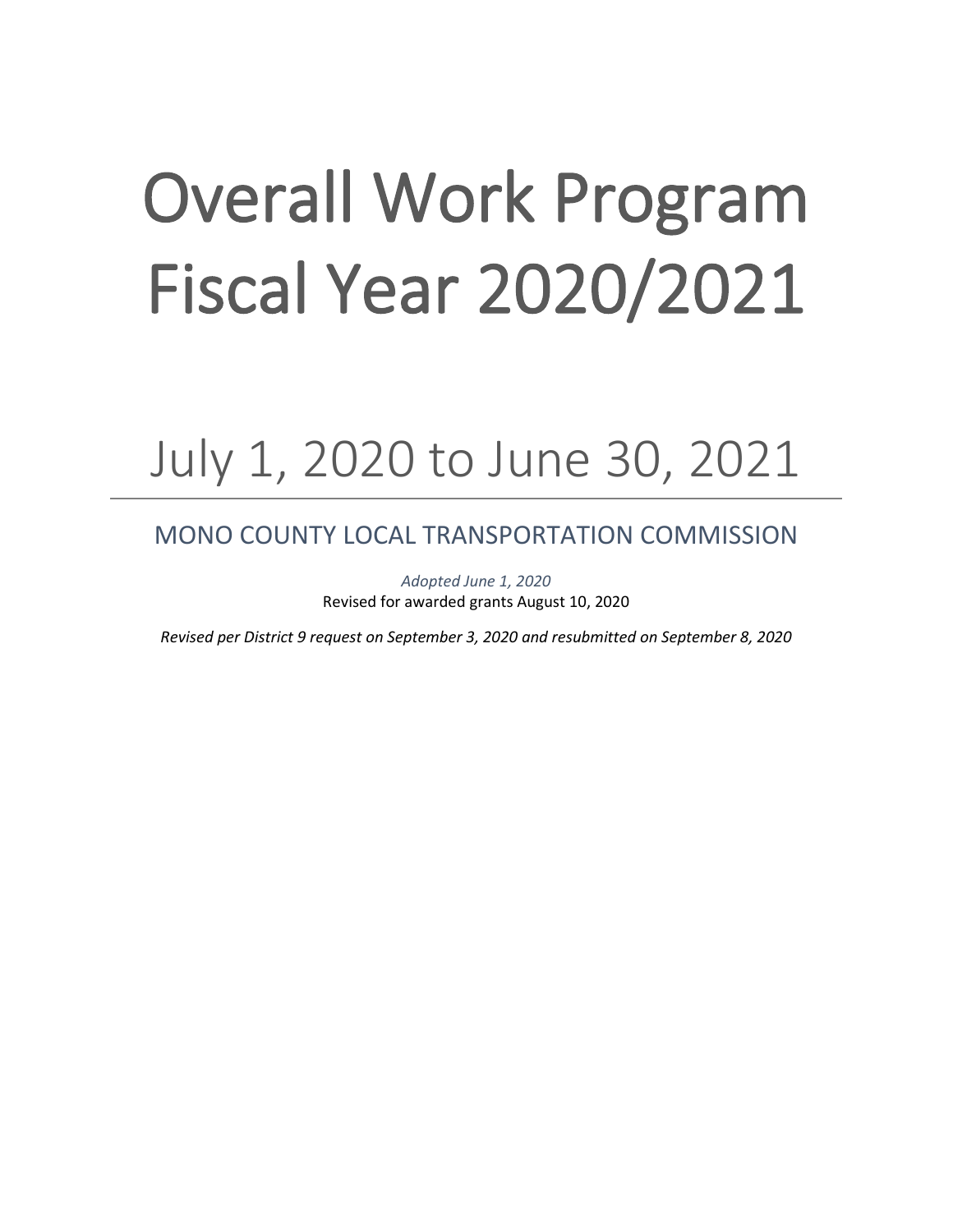## Table of Contents

|       |                                                                            | page           |
|-------|----------------------------------------------------------------------------|----------------|
|       | Introduction                                                               | 1              |
|       | Summary of FY 2019/2020 Accomplishments                                    | 4              |
|       | <b>Planning Emphasis Areas</b>                                             | 5              |
|       | FY 2020/2021 OWP Budget                                                    | $\overline{7}$ |
|       | <b>Work Elements</b>                                                       |                |
| 100   | Agency Administration and Management                                       | 9              |
| 100.1 | Agency Administration and Management                                       | 9              |
| 100.2 | Overall Work Program Development and Administration                        | 10             |
| 100.3 | <b>Training and Professional Development</b>                               | 11             |
| 200   | <b>Regional Transportation Plan Series</b>                                 | 12             |
| 200.1 | <b>RTP</b>                                                                 | 12             |
| 200.2 | <b>RTP Monitoring</b>                                                      | 13             |
| 200.3 | Multi Modal Planning (RPA)                                                 | 14             |
| 200.4 | Multi Modal Planning (PPM)                                                 | 15             |
| 300   | Vehicles Miles Traveled and Implementation                                 | 16             |
| 300.1 | <b>VMT Planning &amp; Implementation</b>                                   | 16             |
| 400   | Grants                                                                     | 17             |
| 400.1 | June Lake Active Transportation Plan / Grant                               | 17             |
| 400.2 | Short Range Transit Plan & Coordinated Human Services Plan / Grant         | 18             |
| 500   | Reserved                                                                   |                |
| 600   | Reserved                                                                   |                |
| 700   | Regional Transportation Improvement Program and Project Development Series | 19             |
| 700.1 | Regional Transportation Improvement Program                                | 19             |
| 700.2 | Project Development and Project Study Reports                              | 20             |
| 800   | <b>Regional Transportation Planning Series</b>                             | 21             |
| 800.1 | <b>Regional Transportation Planning</b>                                    | 21             |
| 800.2 | Regional Transit Planning and Coordination                                 | 22             |
| 900   | <b>Asset Management and Traffic Issues</b>                                 | 23             |
| 900.1 | Planning, Monitoring and Traffic Management Issues                         | 23             |
| 900.2 | <b>Regional Data Collection Equipment</b>                                  | 25             |
| 900.3 | Regional Asset Management System - RPA                                     | 26             |
| 900.4 | Regional Asset Management System -PPM                                      | 27             |
| 900.5 | Air Quality Monitoring and Planning                                        | 28             |
| 900.6 | <b>Regional Trails Planning</b>                                            | 29             |
| 900.7 | Community Traffic Calming / Complete Streets / Design Standards            | 30             |
|       |                                                                            |                |
|       |                                                                            |                |
|       | Budget PPM & RPA                                                           | 31             |
|       | <b>Glossary of Terms &amp; Acronyms</b>                                    | 32             |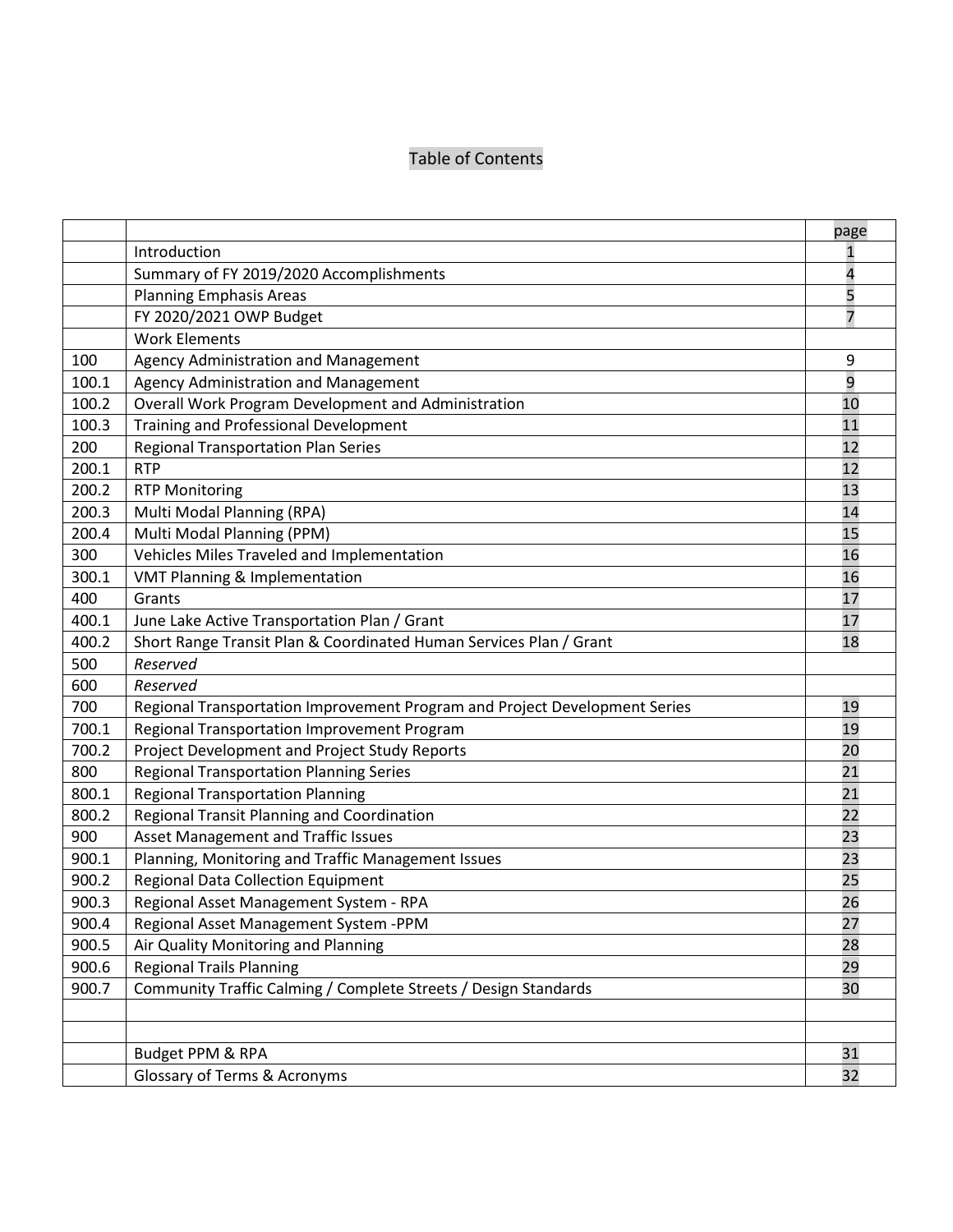## Introduction

The Overall Work Program (OWP) defines the regional transportation planning process for the Mono County Local Transportation Commission (LTC). It establishes regional transportation planning objectives for Fiscal Years 2020/2021 covering the period of July 1, 2020 to June 30, 2021 and includes a corresponding budget to complete eligible activities as defined by the Regional Planning Handbook. This strategic management tool is organized by Work Elements that identify activities and products to be accomplish during the Fiscal Year. These activities include core regional transportation planning functions, mandated planning requirements, and other regional planning activities. Each activity listed in the OWP indicates who will do the work, the schedule for completing the work, the resulting product, the proposed funding, and a summary of total amounts and sources of State funding and matching funds. Funding for planning activities is made possible by the State of California Department of Transportation (Caltrans) and the Federal Highway Administration (FHWA). The majority of the funding is typically spent by Mono County and the Town of Mammoth Lakes. Figure 1.1 depicts the Mono County LTC boundary.

## Geographical Overview

Mono County is a rural county located on the eastern side of the Sierra Nevada mountains. The county has an area of 3,103 square miles and a total population of 14,168 (2010 US Census). The county's one incorporated area, the Town of Mammoth Lakes (TOML), contains approximately 58% of the county population.

Approximately 94% of Mono County is public land administered by the U.S. Forest Service (USFS), the Bureau of Land Management (BLM), the State of California, and the Los Angeles Department of Power and Water (LADWP). The scenic and recreational attributes of this public land help support tourism and recreation as the major industry in the county. Approximately 80% of all employment is directly, or indirectly, associated with this industry. Annually, more than 6 million visitor-days of use occur on public lands in Mono County. The majority of these visitors travel to and through the county on the state highway system. Major attractions include Mammoth and June Mountain ski areas, Yosemite National Park, Mono Lake, Devils Postpile National Monument, Bodie State Historic Park, and the many lakes, streams, and backcountry attractions accessed through Mono County communities.

Communities in the unincorporated area of the county are dispersed throughout the region, primarily along US Highways 395 and 6. Communities along US 395 include Topaz, Coleville, Walker, Bridgeport, Mono City, Lee Vining, June Lake, and the Crowley communities of Long Valley, McGee Creek, Crowley Lake, Aspen Springs, and Sunny Slopes. The community of June Lake is located along State Route 158. The Town of Mammoth Lakes is location on SR 203. The communities of Chalfant, Hammil Valley, and Benton are located on SR 6. The community of Oasis is located on SR 266/168 in the southeastern portion of the county. The communities are generally small, rural in character, and oriented primarily to serving recreational and tourist traffic. Walker, Topaz, Coleville, Bridgeport, and Lee Vining share US 395 as their main street for commerce and community activities. SR 158 serves as the main street for June Lake. SR 203 is the Town of Mammoth Lakes' main street. Highway 6 serves as a main street for Benton and Chalfant.

## Organizational Overview

Every county in California is served by a regional transportation planning agency (RTPA), created by state law. RTPAs are known as local transportation commissions, county transportation commissions, councils of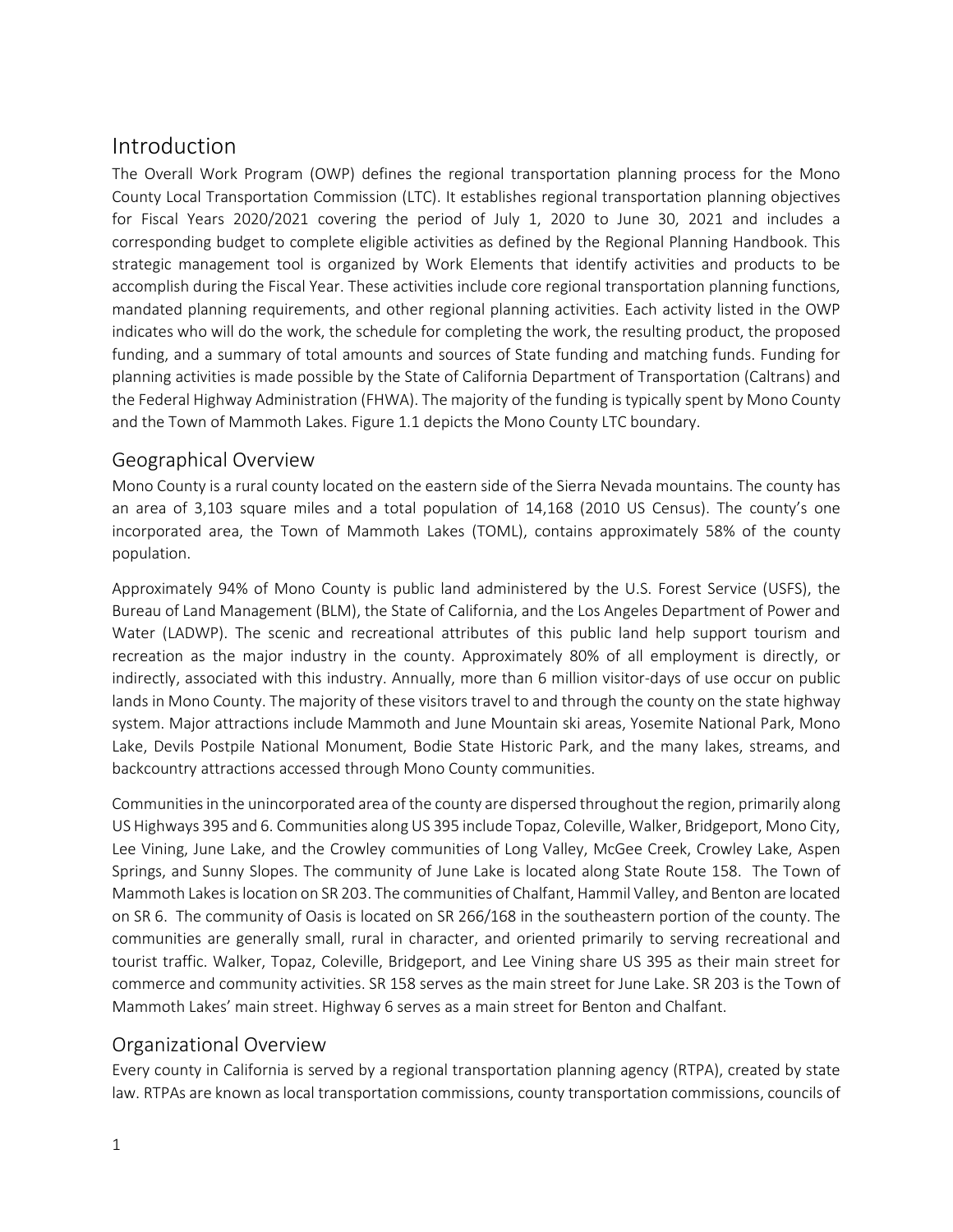government, and associations of government. Counties with urbanized areas over 50,000 people also have metropolitan planning organizations (MPO) to guide regional transportation planning. Both MPOs and RTPAs are required to develop OWP and regional transportation plan (RTP). They also select projects identified in the Regional Transportation Improvement Programs (RTIP).

RTPAs play an important role in Caltrans' overall planning efforts. In California, there are currently 44 RTPAs, 18 of which are MPOs or exist within MPO boundaries. They utilize federal and state funds to achieve regional transportation goals as outlined in their OWPs. Federal and state funding includes FHWA SPR funds, FTA Section 304 Statewide Planning Funds, and Rural Planning Assistance (RPA) funds. RTPAs have significant involvement in both the planning and project investment processes.

Mono County LTC carries out transportation planning activities within the County. Mono County and TOML staff serve as support staff to the LTC. Town issues are typically handled by TOML staff and County issues are managed with County Staff. The Executive Director position is shared by the TOML Public Works Director and County Community Development Director or designee. There is one transit system within the County and is administered by Eastern Sierra Transit Authority (ESTA), which is based out of Bishop in Inyo County. ESTA is a Joint Powers Authority between Mono and Inyo Counties, the Town of Mammoth Lakes, and the City of Bishop.

The Mono County LTC policy board is comprised of seven (7) members, three (3) Mono County Board of Supervisors members, three (3) TOML Council members, although the TOML has appointed one at-large member, and (1) representative from Caltrans who also serves as an ex-officio, non-voting member.

| Commissioner                     | Governmental Body Represented         |
|----------------------------------|---------------------------------------|
| Mr. Fred Stump                   | Mono County                           |
| Mrs. Lynda Salcido (chair)       | TOML                                  |
| Ms. Jennifer Kreitz (vice-chair) | Mono County                           |
| Mr. John Peters                  | Mono County                           |
| Ms. Sandy Hogan                  | TOML at-large member                  |
| Mr. John Wentworth               | TOML                                  |
| Ryan Dermody*                    | Caltrans Dist. 9 Director or designee |

Table 1.1 Mono County LTC Policy Board

\*Non-Voting ex-officio member

Additionally, County and Town staff work closely with the Commission on development of the OWP and to carry out related tasks. All tasks identified in the OWP are undertaken by staff with periodic updates to the Mono County LTC board.

| <b>Staff Member</b>                                           | <b>Title and Agency</b>            |
|---------------------------------------------------------------|------------------------------------|
| Wendy Sugimura<br>Community Development Director, Mono County |                                    |
| Gerry Le-Francois                                             | Co-Executive Director, Mono County |
| <b>Grady Dutton</b><br>Co-Executive Director, TOML            |                                    |
| Planning Analyst, Mono County<br>Bentley Regehr               |                                    |
| Michael Draper                                                | Planning Analyst, Mono County      |
| Megan Mahaffey                                                | Fiscal Specialist, Mono County     |
| Melissa Bell                                                  | Secretary, Mono County             |

Table 1.2 Mono County LTC Staff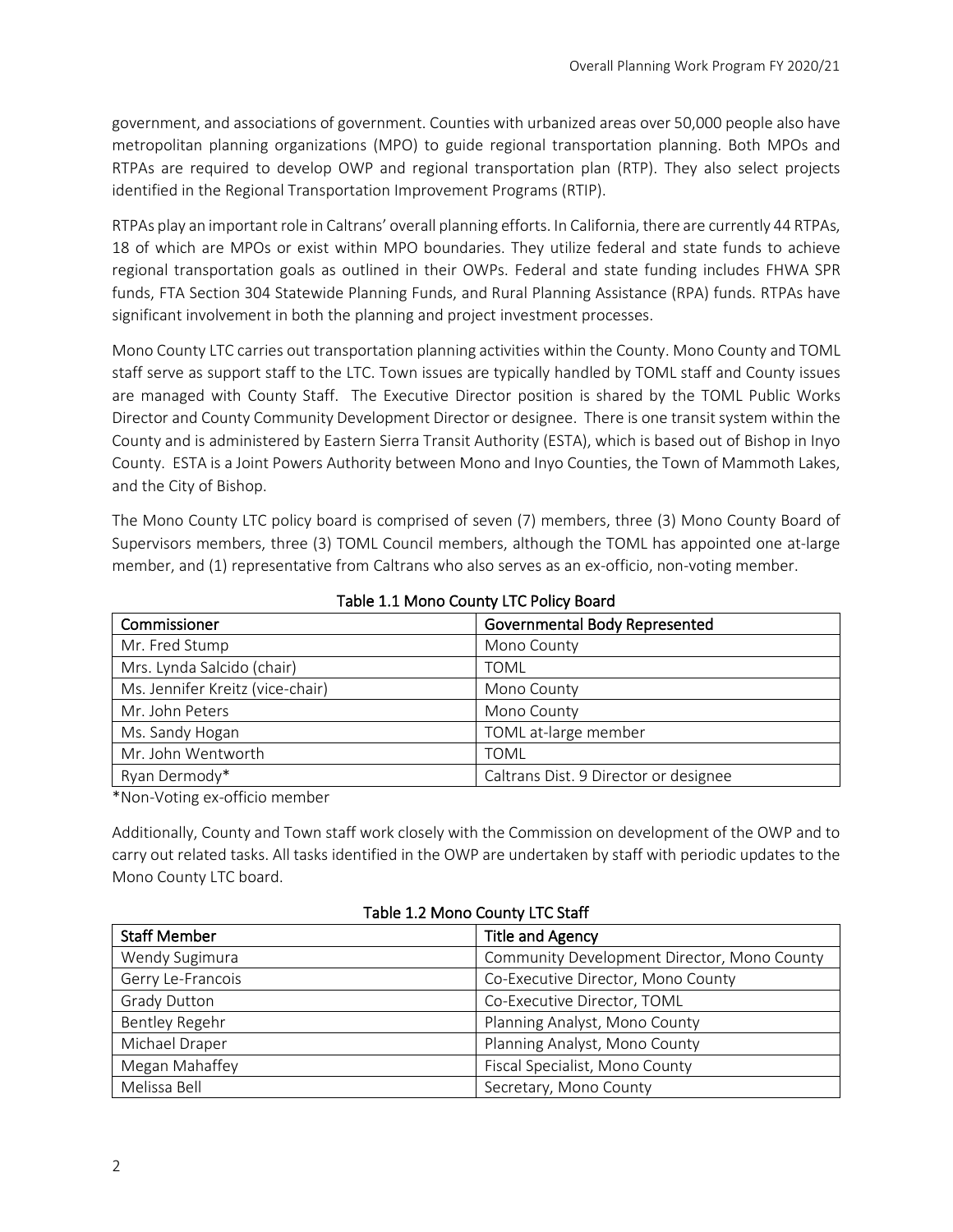| Garrett Higerd | Engineer, Mono County              |
|----------------|------------------------------------|
| Nate Greenberg | IT Director, Mono County           |
| Tony Dublino   | Public Works Director, Mono County |
| Haislip Hayes  | Engineer, TOML                     |
| Phil Moores    | Director, ESTA                     |

## Responsibilities and Priorities

The majority of state designated RTPAs are described under California Government Code Section 29532 et seq.

An RTPA has five core functions:

- Maintain a setting for regional decision-making.
- Prepare an Overall Work Program (OWP).
- Involve the public in this decision-making.
- Prepare a Regional Transportation Plan (RTP); and
- Development of a Regional Transportation Improvement Program (RTIP)and a list of federally funded or regionally significant projects for inclusion in the Federal Surface Transportation Improvement Program. FSTIP).

## Organizational Procedures and Documents

The following list of documents includes organizational policies and procedures, programming documents, planning studies, and other required documents, which are available at:

## <https://monocounty.ca.gov/ltc/page/resources>

- 2019 Regional Transportation Plan
- 2020 Regional Transportation Improvement Program (RTIP)
- Caltrans District 9 Wildlife Vehicle Collision Reduction Feasibility Study
- California Department of Fish and Wildlife (CDFW) Wildlife Crossing Study
- 2019 Regional Transportation Plan
- Convict Lake Road Notice to Adopt
- Convict Lake Road Mitigated Negative Declaration
- Rock Creek Road Improvement Project Mitigated Negative Declaration and appendices
- Tom's Place Multimodal Connectivity Feasibility Study Report
- Past and Current MOU Projects
- US 395 Corridor Improvement Projects
- Electric Vehicle Policy
- Wayfinding Guidelines
- Mono County Title VI
- Mono County LTC Handbook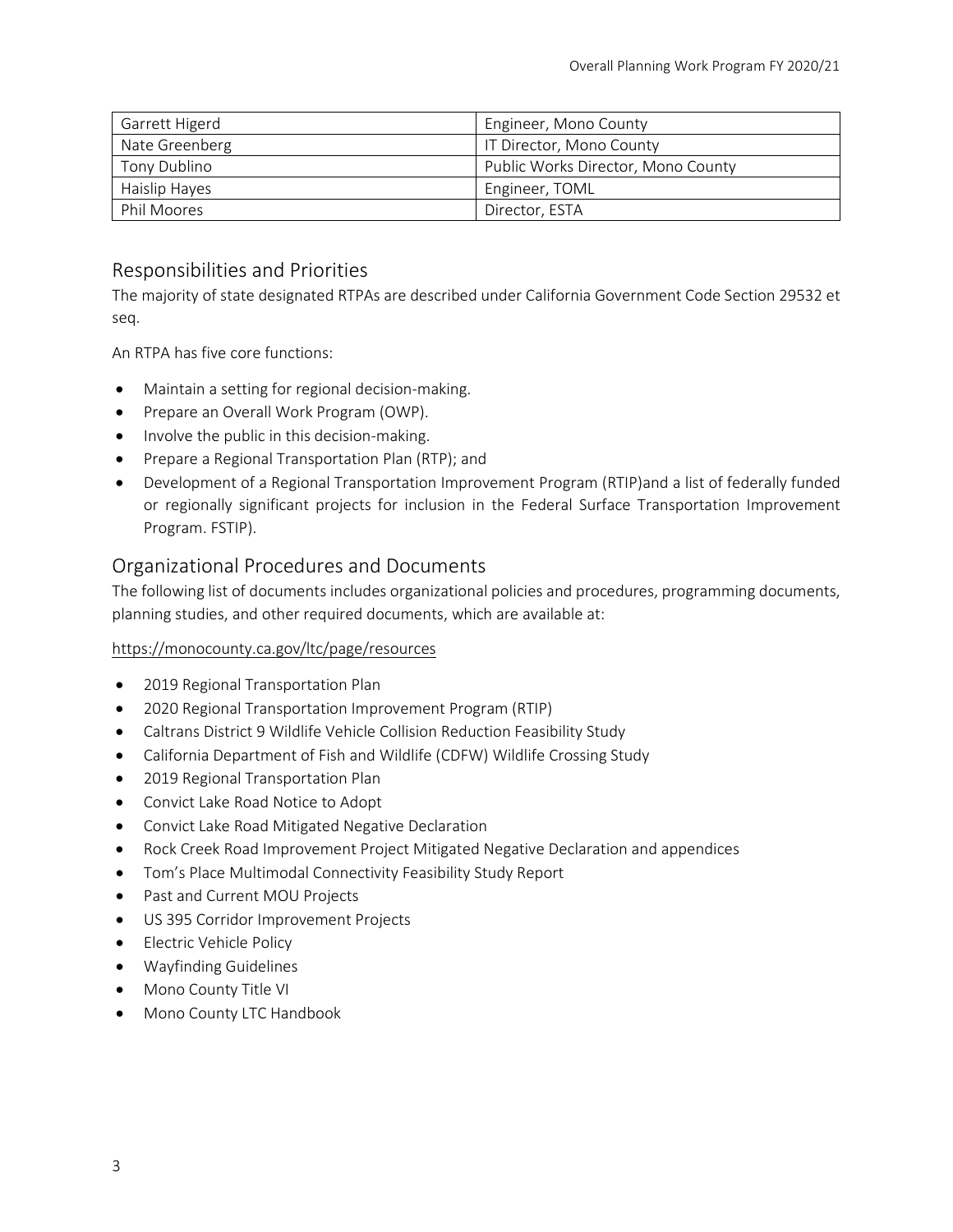## Public Involvement

The LTC utilizes a comprehensive public participation process which is outlined in the 2019 Regional Transportation Plan (p. 5 & 11-15). The goals and objectives discussed in the RTP emphasize efforts to coordinate with and involve all stakeholders and members of the public in the transportation planning process, including development of the OWP.

Public participation during the transportation planning process is provided through committee meetings, public workshops, and outreach programs. The county Regional Planning Advisory Committees (RPACs) serve as citizen advisory committees to the LTC to identify issues and opportunities related to transportation and circulation in their community areas and to develop policies based on the identified needs. There are planning advisory committees in Antelope Valley, Bridgeport Valley, Mono Basin, June Lake, Mammoth Lakes Vicinity/Upper Owens, Long Valley, and Tri-Valley. Some committees meet monthly and others meet on an as-needed basis.

Native American participation includes contact with representatives of the two Tribal Governments; the Bridgeport Indian Colony and Utu Utu Gwaitu Paiute tribe of the Benton Reservation. Tribal governments also participate in the Mono County Collaborative Planning Team, which meets quarterly to collaborate on regional planning issues with state, federal and local agencies, such as Caltrans, BLM, USFS, the Town of Mammoth Lakes, and Mono County. Tribal representatives also occasionally participate at RPAC meetings. Staff continues to outreach on projects to both tribal governments on transportation issues and opportunities such as the Regional Transportation Plan, and the Regional Transportation Improvement Program.

## Summary of FY 2019/20 accomplishments

The following are primary tasks that were undertaken during FY 2019/2020:

- Adoption of the 2019 Regional Transportation Plan update (RTP)
- RTP moved to a 4-year adoption cycle in coordination with an 8-year Housing Element adoption cycle
- Completion of the Electric Vehicle Policy
- Project Study Reports for 2020 RTIP
- Completion and submittal of the 2020 Regional Transportation Improvement Program (RTIP)
- Advancing the region's MOU Projects with Inyo County LTC and Kern Council of Governments
- Completion of Community Emergency Access Route coordination with the Local Hazard Mitigation Plan (LHMP)
- Continuation of Regional Asset Management Systems
- Air Quality Monitoring in Town of Mammoth Lakes

## Planning Emphasis Areas/FAST Act Planning Factors

The Federal Highway Administration (FHWA), in consultation with the Federal Transit Administration (FTA), developed Planning Emphasis Areas (PEAs) to promote policy, procedural, and technical topics that are to be considered by MPOs and RTPAs in preparation of work plans. In addition to PEAs, the FAST Act expanded the scope of factors to consider in the transportation planning process.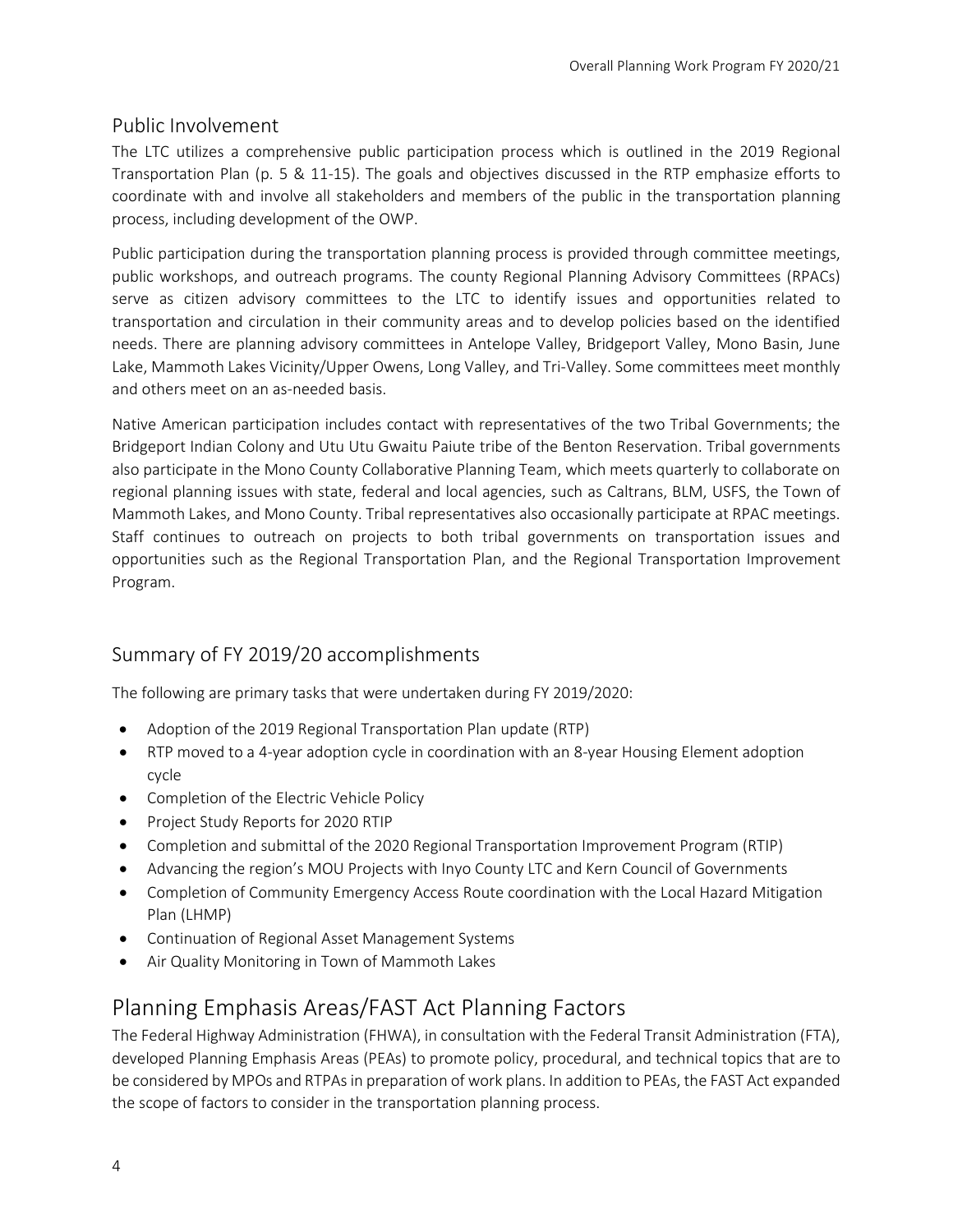## Planning Emphasis Areas

The three PEAs are described below:

- MAP-21/FAST Act Implementation- *Transition to performance-based planning and programming*. The development and implementation of performance management approach to transportation planning and programming that supports the achievement of transportation system performance outcomes.
- Models of Regional Planning Cooperation-*Ensure a regional approach to transportation planning by promoting cooperation and coordination across agencies*. To improve effective of transportation decision-making, a coordinated approach should support common goals and capitalize on opportunities related to project delivery, congestion management, safety, freight, livability, and commerce across regions.
- Ladders of Opportunity-*Access to essential services.* Agencies that are a part of the transportation planning process should identify transportation connectivity gaps in accessing essential services. Essential services include employment, health care, schools/education, and recreation. Suggested OWP tasks include developing and implementing analytical methods to identify these gaps.

## FAST Act Planning Factors

The FAST Act carried forward and expands the performance-based transportation planning framework established under MAP-21. Transportation legislation lists ten factors that must be considered as part of the transportation planning process for all MPOs and RTPAs. The ten factors are addressed in the OWP, where applicable, include:

- 1. Support the economic vitality of the metropolitan area, especially by enabling global competitiveness, productivity, and efficiency.
- 2. Increase the safety of the transportation system for motorized and non-motorized users.
- 3. Increase the security of the transportation system for motorized and non-motorized users.
- 4. Increase accessibility and mobility of people and freight.
- 5. Protect and enhance the environment, promote energy conservation, improve the quality of life, and promote consistency between transportation improvements and State and local planned growth and economic development patterns.
- 6. Enhance the integration and connectivity of the transportation system, across and between modes throughout the State, for people and freight.
- 7. Emphasize the preservation of the existing transportation system.
- 8. Promote efficient system management and operation.
- 9. Improve the resiliency and reliability of the transportation system and reduce or mitigate stormwater impacts of surface transportation; and
- 10. Enhance travel and tourism.

Federal Planning Emphasis Areas/FAST Act Planning Considerations and OWP Tasks Table 3.1 outlines FY 2020/21 OWP Work Elements that address and support each Planning Emphasis Area and FAST Act Planning Consideration. As illustrated below, all PEAs and FAST Act Planning Considerations are integrated into Mono County LTC's FY 2020/21 work program.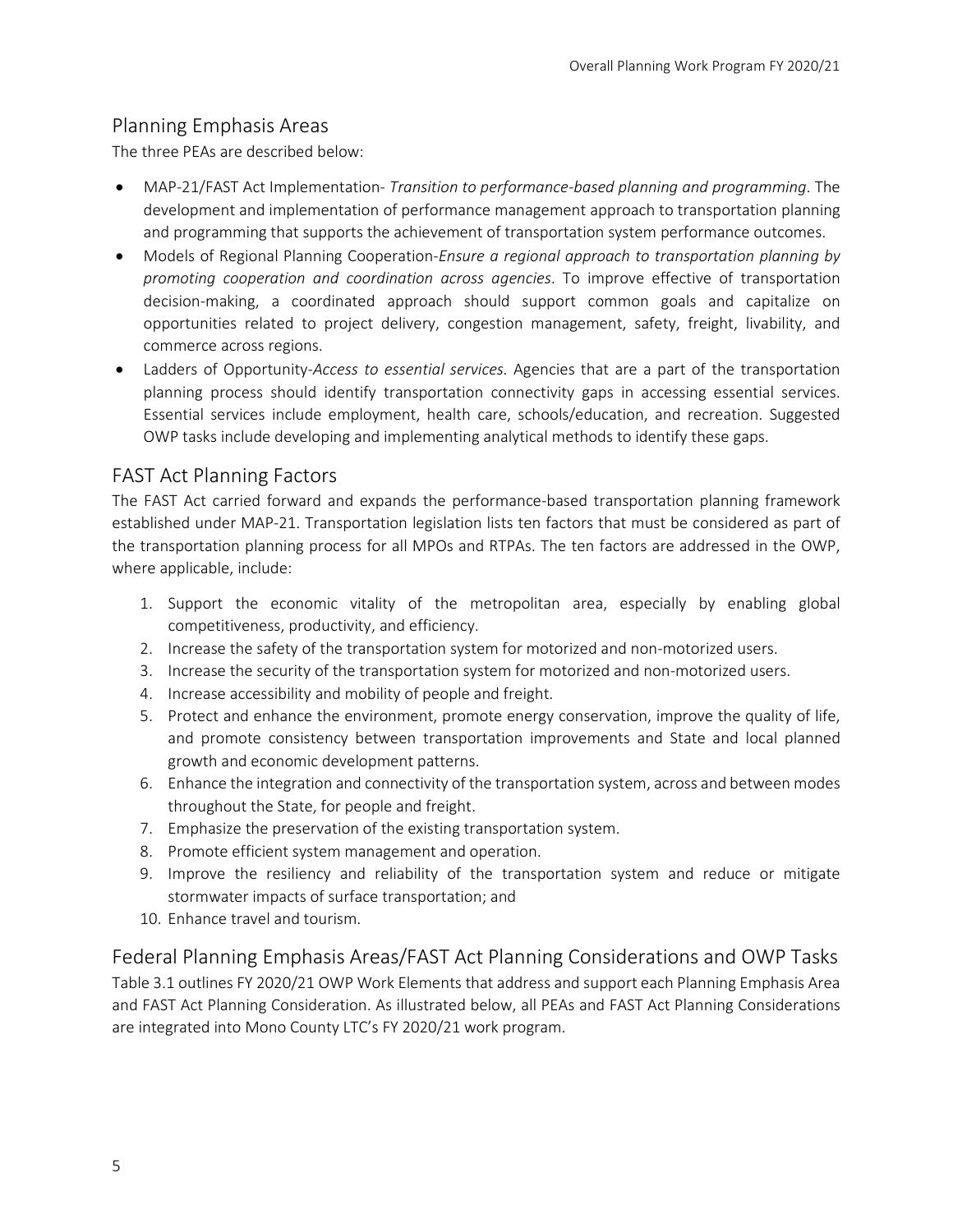|                           |                                                      | <b>Work Elements</b>                                    |
|---------------------------|------------------------------------------------------|---------------------------------------------------------|
|                           |                                                      |                                                         |
| PEAS                      | MAP-21/Fast Act<br>Implementation                    | 200.1, 700.1                                            |
|                           | Models of Regional                                   | 100.1, 200.1, 200.2, 200.3, 800.1, 900.3 & .4, 900.5,   |
|                           | Planning Cooperation                                 | 900.8                                                   |
|                           | Ladders of Opportunity                               | 100.1, 100.3                                            |
|                           |                                                      |                                                         |
|                           | Economic Vitality                                    | 200.1, 200.2, 200.3, 900.3 & .4, 900.7                  |
|                           | Safety of Transportation<br>Systems                  | 200.2, 700.1, 700.2,                                    |
|                           | Security of Transportation<br>Systems                | 100.3, 200.1, 200.2, 200.3                              |
|                           | Accessibility and Mobility                           | 200.1, 200.2, 200.3, 700.1, 800.2, 900.3 & .4,<br>900.6 |
| FAST Act Planning Factors | Environment,<br>Conservation, and Quality<br>of Life | 200.2, 200.2, 300.1, 700.1, 800.1, 900.6                |
|                           | Connectivity of Modes                                | 200.1, 200.3, 700.1, 800.1 & .2, 900.6                  |
|                           | Efficient Management and<br>Operations               | 100.3, 200.2, 700.1, 900.3 & .4                         |
|                           | Preservation of Systems                              | 200.1, 700.1, 900.3 & .4                                |
|                           | Reliability of Systems                               | 200.1, 700.1, 700.2, 900.3 & .4                         |
|                           | Enhance Travel and<br>Tourism                        | 200.1, 700.1, 700.2,800.2, 900.6                        |

3.1 FY 2020/21 OWP Work Elements and Planning Emphasis Areas/Planning Considerations

## FY 2020/21 OWP

LTC's planning activities are divided into 19 Work Elements. Funding sources for LTC planning activities include a combination of RPA and PPM dollars. Table 4.1 lists the Work Elements and the total estimated cost for each. The following pages contain a detailed description of each of the work elements for the OWP, including work tasks, work products, estimated benchmarks, and estimated costs. A detailed summary table containing estimated cost and funding sources for all work elements is still in development. A few of the Work Elements, such as 200.3, will change once complete details of tasks, future projects and funding requests are identified.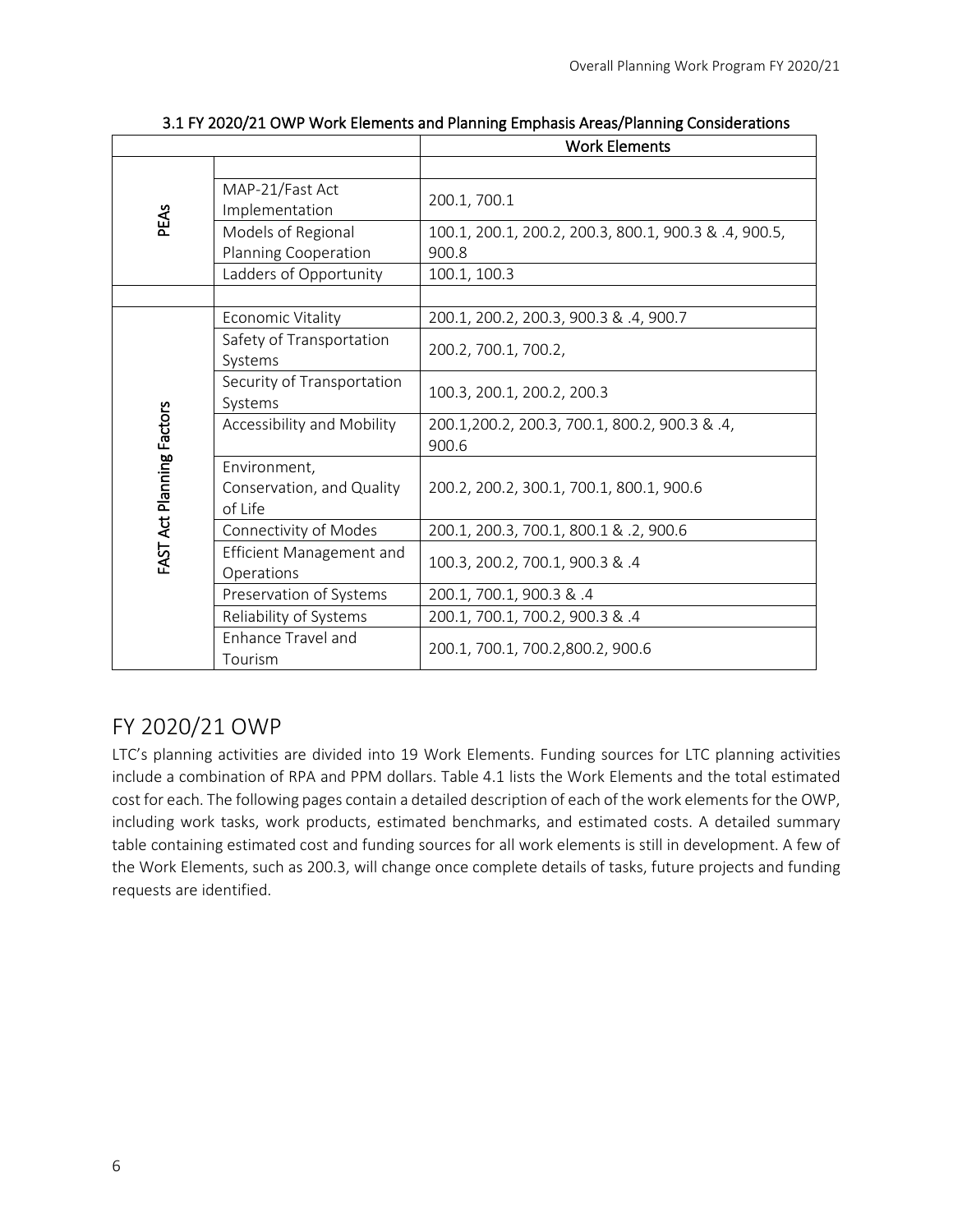| <b>Work</b><br>Element | Description                                             | <b>RPA</b><br>Amount | <b>PPM</b><br>Amount | <b>RMRA</b> | <b>FTA 5304</b> | Mono Co<br>General |
|------------------------|---------------------------------------------------------|----------------------|----------------------|-------------|-----------------|--------------------|
|                        |                                                         |                      |                      |             |                 | Fund               |
| 100.1                  | Agency Administration and<br>Management                 | 15,000               |                      |             |                 |                    |
| 100.2                  | Overall Work Program<br>Development & Admin             | 17,000               |                      |             |                 |                    |
| 100.3                  | Training and Professional<br>Development                | 7,000                |                      |             |                 |                    |
| 200.1                  | Regional Transportation Plan                            | 6,000                |                      |             |                 |                    |
| 200.2                  | RTP Implementation and<br>Monitoring                    | 6,000                |                      |             |                 |                    |
| 200.3                  | Multi Modal Planning RPA                                | 65,000               |                      |             |                 |                    |
| 200.4                  | Multi Modal Planning PPM                                |                      | 10,000               |             |                 |                    |
| 300                    | VMT Implementation                                      |                      |                      |             |                 |                    |
| 300.1                  | VMT and Implementation                                  | 20,000               |                      |             |                 |                    |
| 400                    | Grants                                                  |                      |                      |             |                 |                    |
| 400.1                  | June Lake ATP                                           | 10,000               |                      | 145,089     |                 | 8,798              |
| 400.2                  | Short Range Transit Plan                                | 10,000               |                      |             | 113,372         | 11,628             |
| 500                    | Reserved for future needs                               |                      |                      |             |                 |                    |
| 600                    | Reserved for future needs                               |                      |                      |             |                 |                    |
| 700.1                  | Regional Transportation                                 | 3,000                |                      |             |                 |                    |
|                        | Improvement Program                                     |                      |                      |             |                 |                    |
| 700.2                  | Project Development and Project<br><b>Study Reports</b> |                      | 100,000              |             |                 |                    |
| 800.1                  | <b>Regional Transportation Planning</b>                 | 4,000                |                      |             |                 |                    |
| 800.2                  | Regional Transit Planning and<br>Coordination           | 5,000                |                      |             |                 |                    |
| 900.1                  | Planning, Monitoring and Traffic<br>Management          | 9,000                |                      |             |                 |                    |
| 900.2                  | Regional Data Collection Equipment                      | 11,000               |                      |             |                 |                    |
| 900.3                  | Regional Asset Management - RPA                         | 30,500               |                      |             |                 |                    |
| 900.4                  | Regional Asset Management - PPM                         |                      | 25,000               |             |                 |                    |
| 900.5                  | Air Quality Monitoring                                  | 500                  |                      |             |                 |                    |
| 900.6                  | <b>Trails Planning</b>                                  | 4,000                |                      |             |                 |                    |
| 900.7                  | Community Traffic Calming /                             | 5,000                |                      |             |                 |                    |
|                        | Complete Streets / Design                               |                      |                      |             |                 |                    |
|                        |                                                         |                      |                      |             |                 |                    |
|                        | Total                                                   | \$228,000            | \$135,000            | \$145,089   | \$113,372       | \$20,426           |
|                        | <b>Budget</b>                                           | \$230,000            | \$135,000            | \$145,089   | \$113,372       | \$20,426           |
|                        |                                                         |                      |                      |             |                 |                    |
|                        | Reserve RPA/PPM                                         | \$2000               | TBD                  |             |                 |                    |

## 4.1 Total Budgeted Amount by Work Element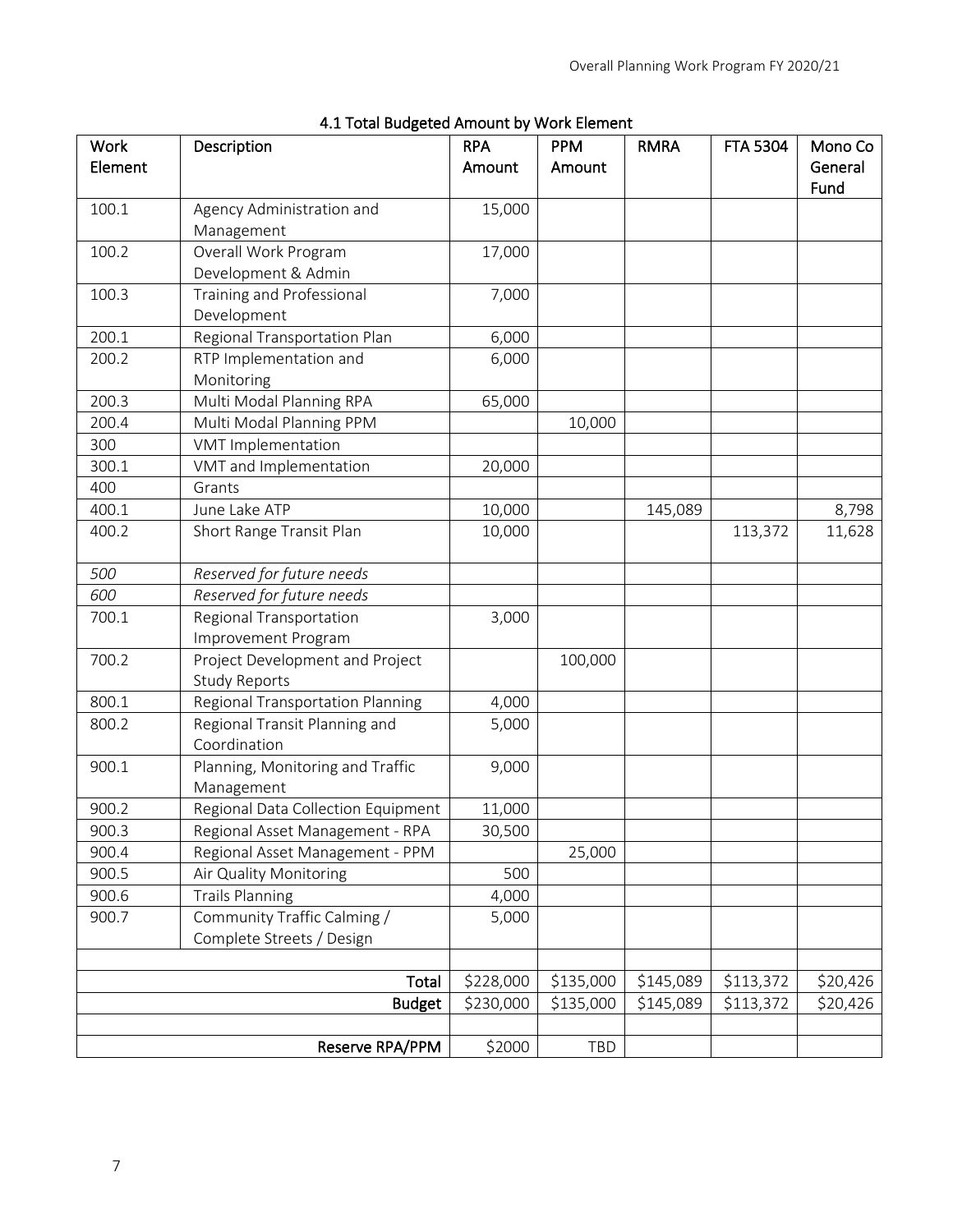## Work Elements to be deleted from 2019/2020 OWP:

- WE 501-15-0 Airport Access Planning
- WE 614-15-2 Alternative Fueling Station Corridor Policy
- WE 616-15-0 Community Emergency Access Route Assessment
- WE 617-15-0 Community Wayfinding Design Standards
- WE 908-14-1 Regional Maintenance MOU

## COVID -19

Task and projects in this OWP may be delayed at times during the COVID-19 pandemic for other higher priority needs. If there are instances where tasks or projects will be delayed, staff will prioritize end products to meet the needs of Mono County and Town of Mammoth Lakes.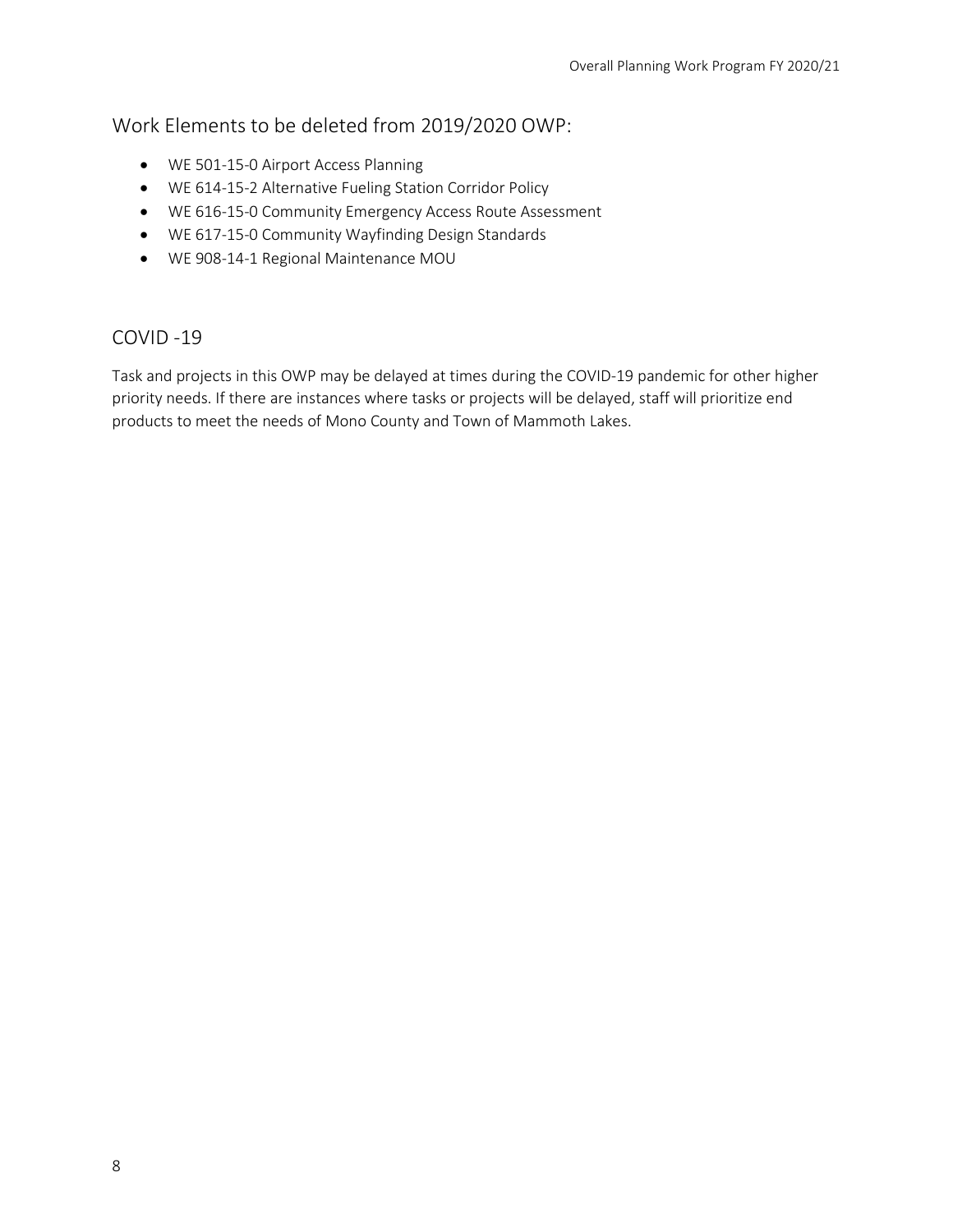#### Work Element 100—Agency Administration and Management

The tasks in this work element cover activities related to the overall administration of LTC's transportation planning program. All tasks are annual or ongoing activities undertaken to maintain compliance with regulations, organize and manage activities, and staff training.

## 100.1 General Administration and Management

Purpose: This task includes general administrative functions related to transportation planning and implementation of the Regional Transportation Plan goals and policies. This may include preparation of Commission agendas, reports, public noticing, and other administrative functions of the Commission.

#### Previous Work:

This work element provides ongoing transportation-focused administrative duties. Work includes agendas, reports, public notices, and general coordination for the transportation planning activities of staff and the commission.

#### Task Elements:

- Preparation of required reports and memoranda supporting the activities of the LTC.
- Management and administration of budgets and agreements.
- LTC support, such as providing staff reports, researching LTC/RTPA issues for Commissioners, preparation of board/public meeting materials, and attendance at LTC regular and special meetings.

Expected Products:

- Monthly agenda meeting materials for LTC Commission meetings and other public hearings, as needed.
- Miscellaneous reports, analyses, correspondence, task summaries and memoranda, and funding management and invoicing for LTC, as needed.

Estimated Benchmarks: Ongoing for the complete fiscal year

Estimated Completion Date: June 2021

|            | Mammoth | Mono     | Total          |
|------------|---------|----------|----------------|
|            | Lakes   | County   | <b>Funding</b> |
| <b>RPA</b> | \$5,000 | \$10.000 | \$15,000       |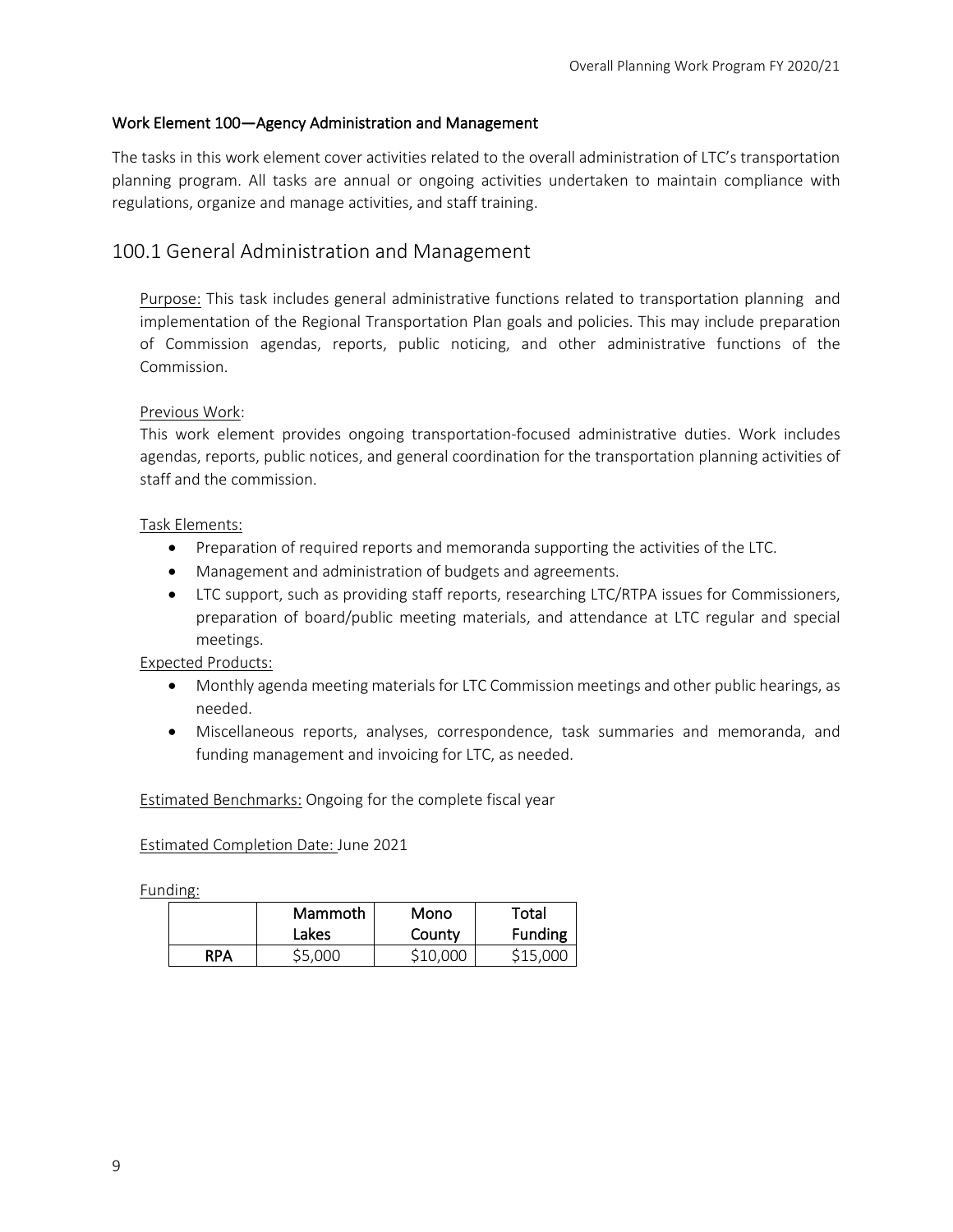## 100.2 Overall Work Program Development and Administration

Purpose: This task includes administration of FY 2020/21OWP and development of the FY 2020/21 in cooperation with other local, state, or federal agencies. This task also includes OWP amendments, as needed.

Previous Work: This WE will be reporting on, and amendments to the current FY 2019/20 OWP.

## Task Elements:

- Administration of the FY 2020/21 OWP.
- Quarterly reporting of current year OWP progress and billing.
- Implementation of the OWP including amendments.
- Development and preparation of the FY 2021/22 OWP.

## Expected Products:

- FY 2020/ OWP quarterly reports.
- Amendments to the OWP, as needed.
- An adopted FY 2020/21 OWP
- Prior FY 2019/20 deliverables
- FY 2021/22 OWP

Estimated Benchmarks: Ongoing for the complete fiscal year

Estimated Completion Date: June 2021

|            | Mammoth   Mono<br>Lakes | County  | Total<br>Funding |
|------------|-------------------------|---------|------------------|
| <b>RPA</b> | \$8,000                 | \$9,000 | \$17,000         |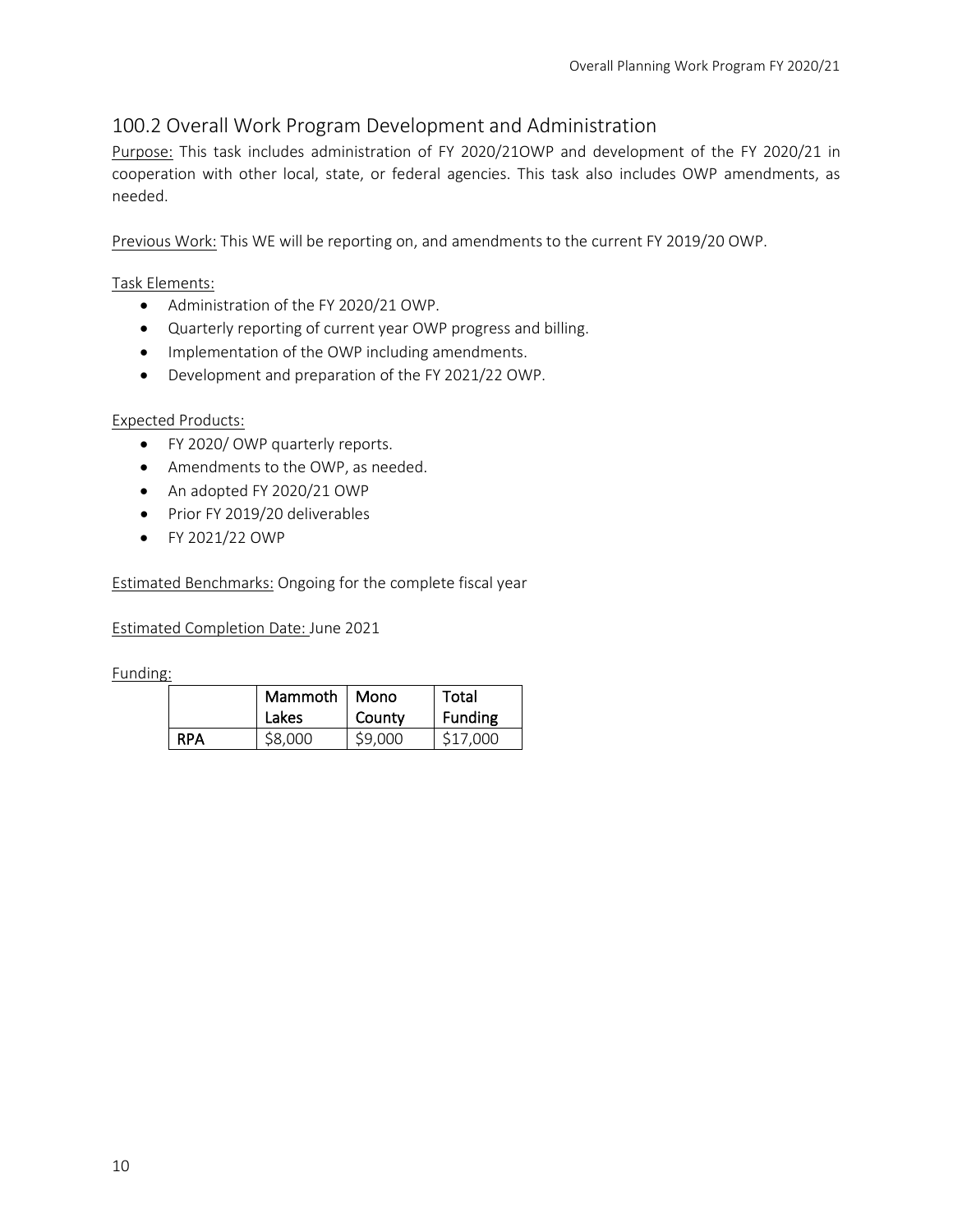## 100.3 Training and Professional Development (formerly WE 1000-12-0)

Purpose: This task includes training and professional development opportunities related to transportation planning for staff. Staff must be up to date on current federal, state, and local regulations and policies that relate and affect transportation. Training may include topics related to SB 1, SB 743, Transportation Development Act (TDA), Manual on Uniform Traffic Control Devices (MUCTD) requirements, Local Assistance, Federal Highway Administration (FHWA), Caltrans, and others.

Previous Work: Attendance in various webinars such as SB 1, and SB 743 implementation for rural agencies.

Task Elements:

• Attendance by staff for necessary workshops, conferences, webinars, and/or other transportation planning events.

Expected Products:

• Training documentation and attendance.

Estimated Benchmarks: Ongoing for the complete fiscal year

Estimated Completion Date: June 2021

|            | Mammoth   Mono<br>Lakes | County  | Total<br><b>Funding</b> |
|------------|-------------------------|---------|-------------------------|
| <b>RPA</b> | \$4,000                 | \$3,000 | \$7,000                 |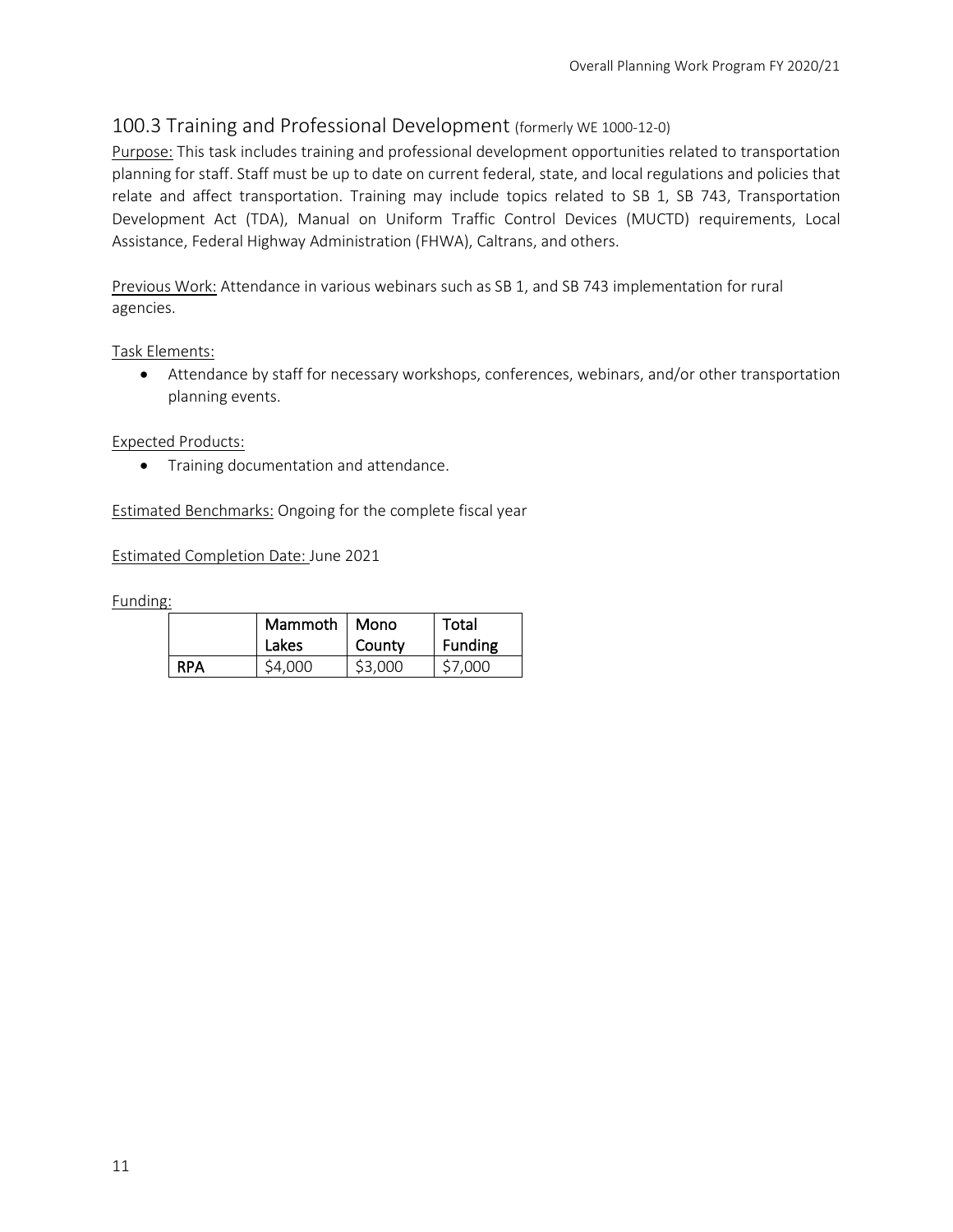## Work Element 200—Regional Transportation Series

The tasks of this Work Element are to maintain, monitor, and amend as needed the Regional Transportation Plan (RTP). This task is performed cooperatively by Mono County and Town of Mammoth Lakes staff. The series includes RTP development, monitoring, and multi-modal planning efforts.

## 200.1 Regional Transportation Plan (formerly WE 200-12-0)

Purpose: The objective of the RTP is to maintain an up to date transportation plan that furthers the goals, policies, actions, and assessment of current modes on a regional and local basis. This element also coordinates other agency documents that are transportation-related (such as the TOML and Mono County Housing Elements).

Previous Work: Update and adoption of the 2019 Regional Transportation Plan and CEQA adoption documentation.

Task Elements:

- Evaluate and revise transportation policies as needed. This includes identification of future transportation needs/improvements.
- Continue public engagement and outreach to community groups on transportation-related topics.
- Review state and federal agency planning documents for consistency with 2019 RTP.
- Review capital improvement programs from TOML and County for consistency with 2019 RTP.

Expected Products:

- Reports on and agendas from meetings with Regional Planning Advisory Committees (RPACs) and/or other stakeholders on transportation-related issues
- Identification of future community needs and opportunities for RTP implementation
- Determine RTP amendments as necessary to comply with Regional Transportation Guidelines

Estimated Benchmarks: Ongoing for the complete fiscal year

Estimated Completion Date: June 2021

|            | Mammoth   Mono<br>Lakes | County  | Total<br><b>Funding</b> |
|------------|-------------------------|---------|-------------------------|
| <b>RPA</b> | \$1,000                 | \$5,000 | \$6,000                 |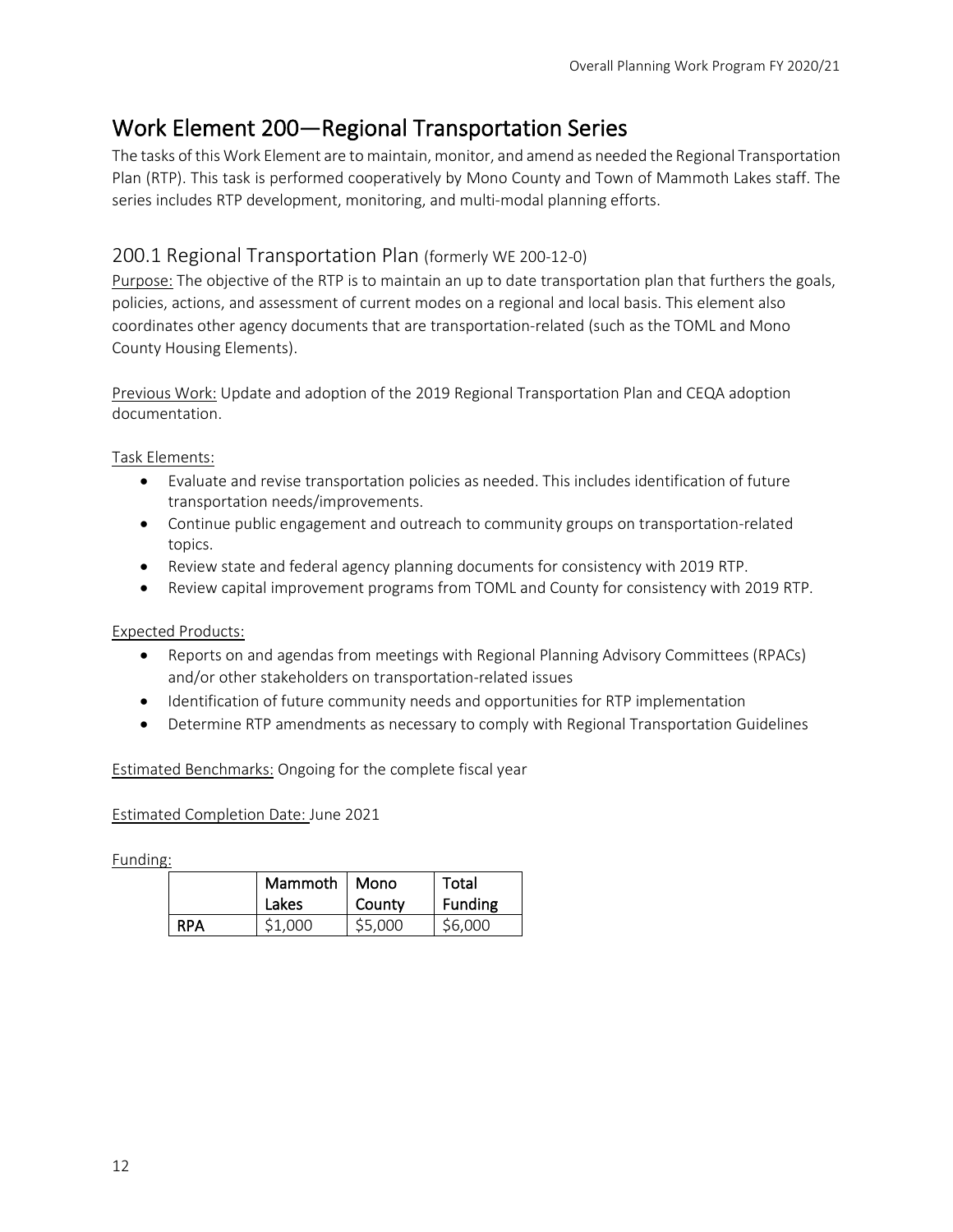## 200.2 Regional Transportation Plan Monitoring (formerly WE 202-16-1)

Purpose: Regional transportation is a changing environment that must be monitored to remain up to date on legislation, funding opportunities, and current planning efforts. The purpose of this Work Element is to stay current on legislation and statutory requirements to maintain an adequate RTP.

Previous Work: This work element has been separated out to highlight legislation tracking and planning document review to ensure consistency in all planning efforts with the adopted Regional Transportation Plan. Past and current examples include; Proposition 6 (effort to repeal SB 1), SB 152 (changes to Active Transportation Program formulas), SB 743 (VMT implementation), and Coronavirus Aid, Relief and Economic Security Act (CARES).

## Task Elements:

- Track transportation state and federal legislation
- Track new funding opportunities
- Review California Transportation Commission (CTC) and/or Caltrans policy changes
- Provide RTP consistency with Regional Transportation Improvement Program

#### Expected Products:

- RTP amendments as necessary
- Additional funding opportunities
- Correspondence to state and federal representatives on areas of concern (as determined by the Commission)

Estimated Benchmarks: Ongoing for the complete fiscal year

Estimated Completion Date: June 2021

|            | Mammoth   Mono<br>Lakes | County  | Total<br><b>Funding</b> |
|------------|-------------------------|---------|-------------------------|
| <b>RPA</b> | \$1,000                 | \$5,000 | \$6,000                 |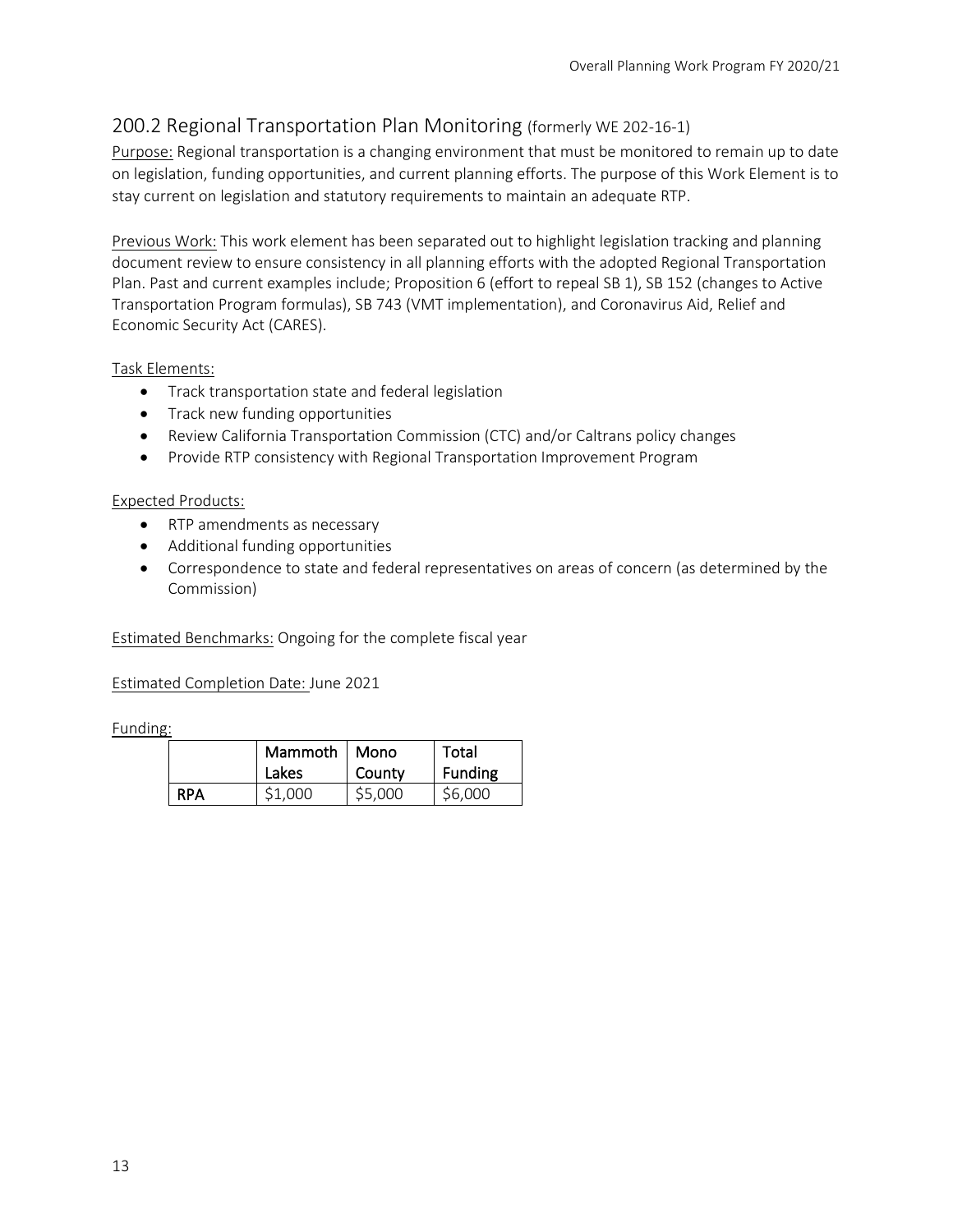## 200.3 Multi Modal Planning (WE 900-12-0) RPA funded

Purpose: Development of and implementation of multi-modal transportation plans for the TOML and County. Examples include: Mobility Element, Mobility Hub, Walk Bike Ride, and other programs. This would also include updates to the TOML transportation model. These plans and models would provide for coordinated development programs that include housing, transit, bike, and pedestrian transportation facilities.

Previous Work: This work element is a multi-year effort. The TOML continues to work on the update to its transportation model. This has been separated out to highlight legislation tracking and planning document review to ensure consistency in all planning efforts with the adopted Regional Transportation Plan. Past and current examples include; Proposition 6 (effort to repeal SB 1), SB 152 (changes to Active Transportation Program formulas), SB 743 (VMT implementation), and Coronavirus Aid, Relief and Economic Security Act (CARES).

## Task Elements:

- Completion of TOML new traffic model
- Complete TOML Mobility Hub study
- RTP integration of TOML Transportation Planning documents and modeling analysis

## Expected Products:

- Updated RTP and policy changes as needed
- Identification of Transportation needs of the Parcel
- Various TOML Planning Documents, including Mobility Hub Study

Estimated Benchmarks: TOML traffic model – August 2020, Mobility Hub study – January 2021, Transportation studies to support development of the Parcel – July 2021

Estimated Completion Date: Major components of this work element are estimated to be completed by June 2021.

|            | Mammoth   Mono<br>Lakes | County  | Total<br>Funding |
|------------|-------------------------|---------|------------------|
| <b>RPA</b> | 60,000                  | \$5,000 | \$65,000         |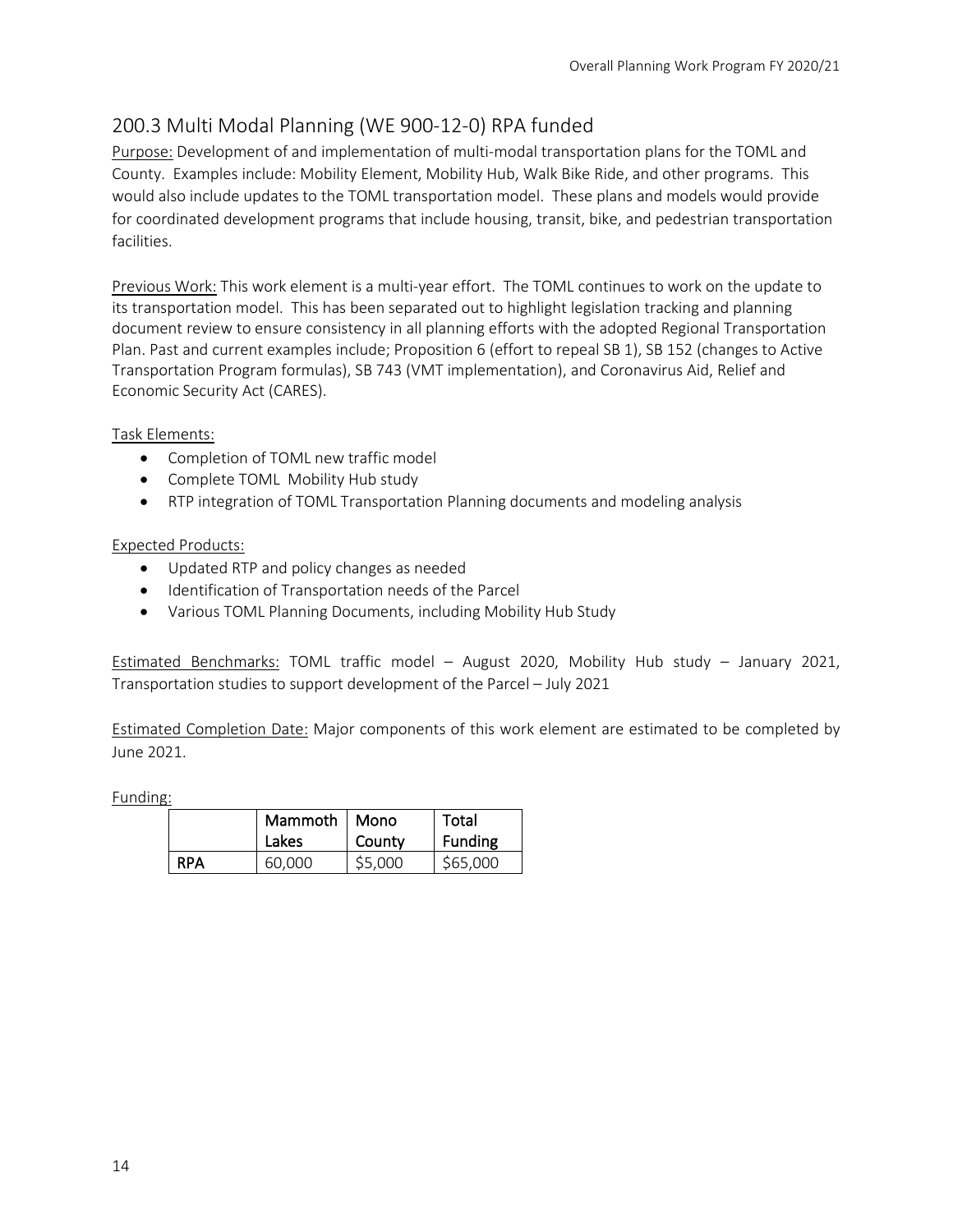## 200.4 Multi Modal Planning (WE 900-12-0) PPM funded

Purpose: Development of and implementation of multi-modal transportation plans for the TOML and County. Examples include: Mobility Element, Mobility Hub, Walk Bike Ride, and other programs. This would also include updates to the TOML transportation model. These plans and models would provide for coordinated development programs that include housing, transit, bike, and pedestrian transportation facilities.

Previous Work: This work element is a multi-year effort. The TOML continues to work on the update to its transportation model. This has been separated out to highlight legislation tracking and planning document review to ensure consistency in all planning efforts with the adopted Regional Transportation Plan. Past and current examples include; Proposition 6 (effort to repeal SB 1), SB 152 (changes to Active Transportation Program formulas), SB 743 (VMT implementation), and Coronavirus Aid, Relief and Economic Security Act (CARES).

Task Elements:

• Implementation of TOML new traffic model

## Expected Products:

- Integrated traffic model for TOML
- TOML Planning Documents under WE 200.3 that may require implementation with PPM funds

Estimated Benchmarks: TOML traffic model – August 2020, Transportation studies to support development of the Parcel – July 2021

Estimated Completion Date: Major components of this work element are estimated to be completed by June 2021.

|            | Mammoth   Mono<br>Lakes | County | Total<br><b>Funding</b> |
|------------|-------------------------|--------|-------------------------|
| <b>PPM</b> | 10.000                  |        | \$10,000                |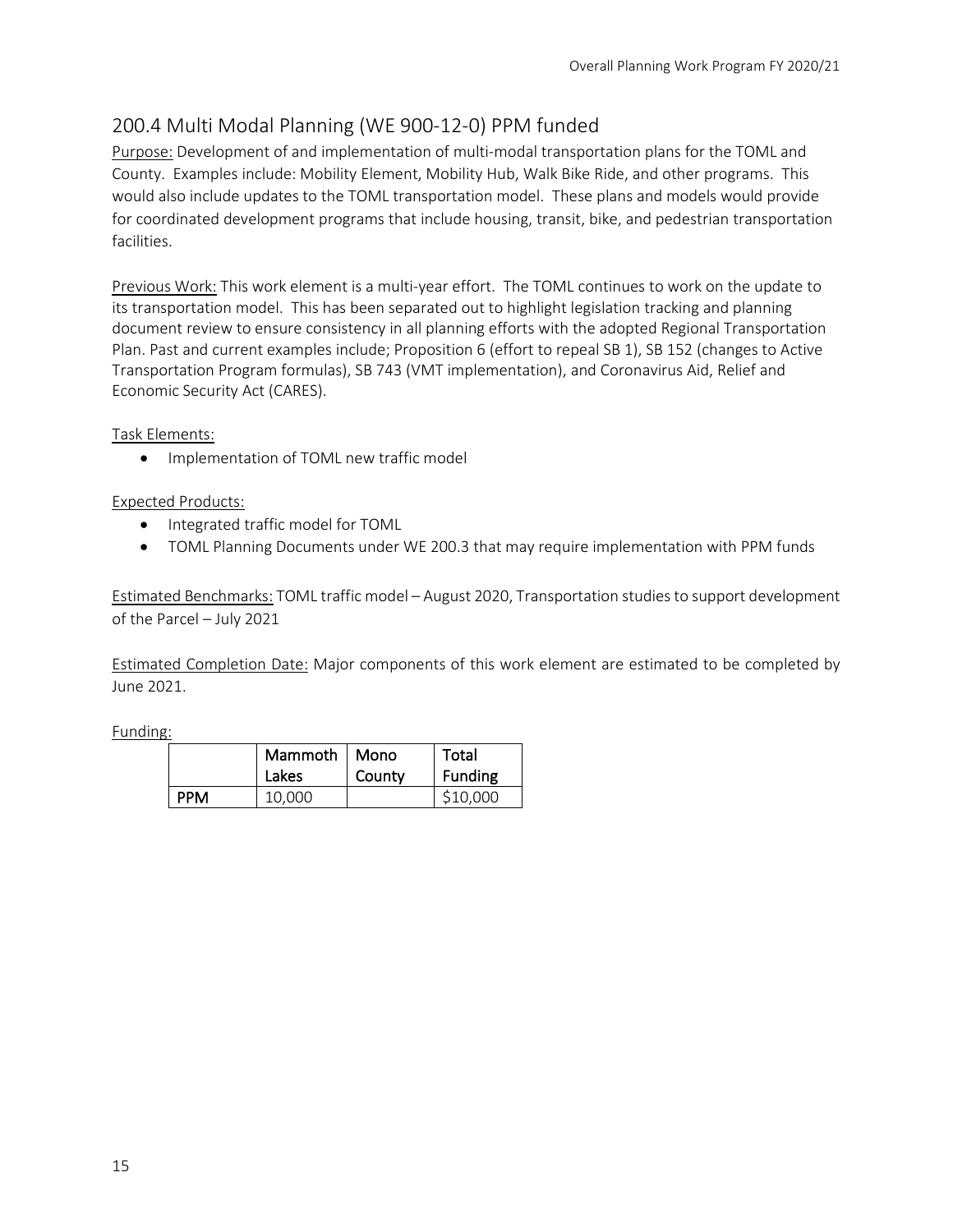## Work Element 300—Vehicles Miles Traveled and Implementation

The task of this Work Element is compliance and implementation of Senate Bill 743 mandated by the Governor's Office of Planning and Research (OPR) to develop a new metric for determining the level of significance of transportation impacts under the California Environmental Quality Act (CEQA).

## 300.1 VMT Planning and Implementation (new)

Purpose: California Senate Bill 743 (SB 743) represents a change in land use development planning and potential transportation impacts. The law changes how transportation impacts are measured in the review of land use and transportation plans and projects under the California Environmental Quality Act (CEQA). SB 743 removes automobile delay as the primary measure of transportation impacts of environmental significance, typically measured by traffic level of service (LOS), and replaces it with vehicle-miles traveled (VMT). Once this study is completed, this item would reside under WE 900.1 as an on-going work element. Some of the funding is from SB 2 Planning Grant received by the Community Development Department for jobs housing balance and VMT needs.

Previous Work: This is a new work element.

## Task Elements:

- Prepare request for proposal (RFP) for VMT study and VMT CEQA checklist
- Select consultant
- Review administrative draft study
- Adopt VMT study
- Amend the RTP

## Expected Products:

- RFP and consultant selection
- Administrative review of draft VMT study
- Final VMT study and VMT CEQA checklist
- RTP amendment

Estimated Benchmarks: RFP – August 2020, Consultant selection Fall/Winter 2020, Draft VMT study – Spring 2021, Adopt VMT study – Summer 2021, RTP amendment – Fall 2021

## Estimated Completion Date: Fall 2021

|            | Mammoth<br>Lakes | Mono<br>County | Total<br><b>Funding</b> |
|------------|------------------|----------------|-------------------------|
| <b>RPA</b> |                  | \$20,000       | \$20,000                |
| SB 2 Grant |                  | \$30,000       | \$30,000                |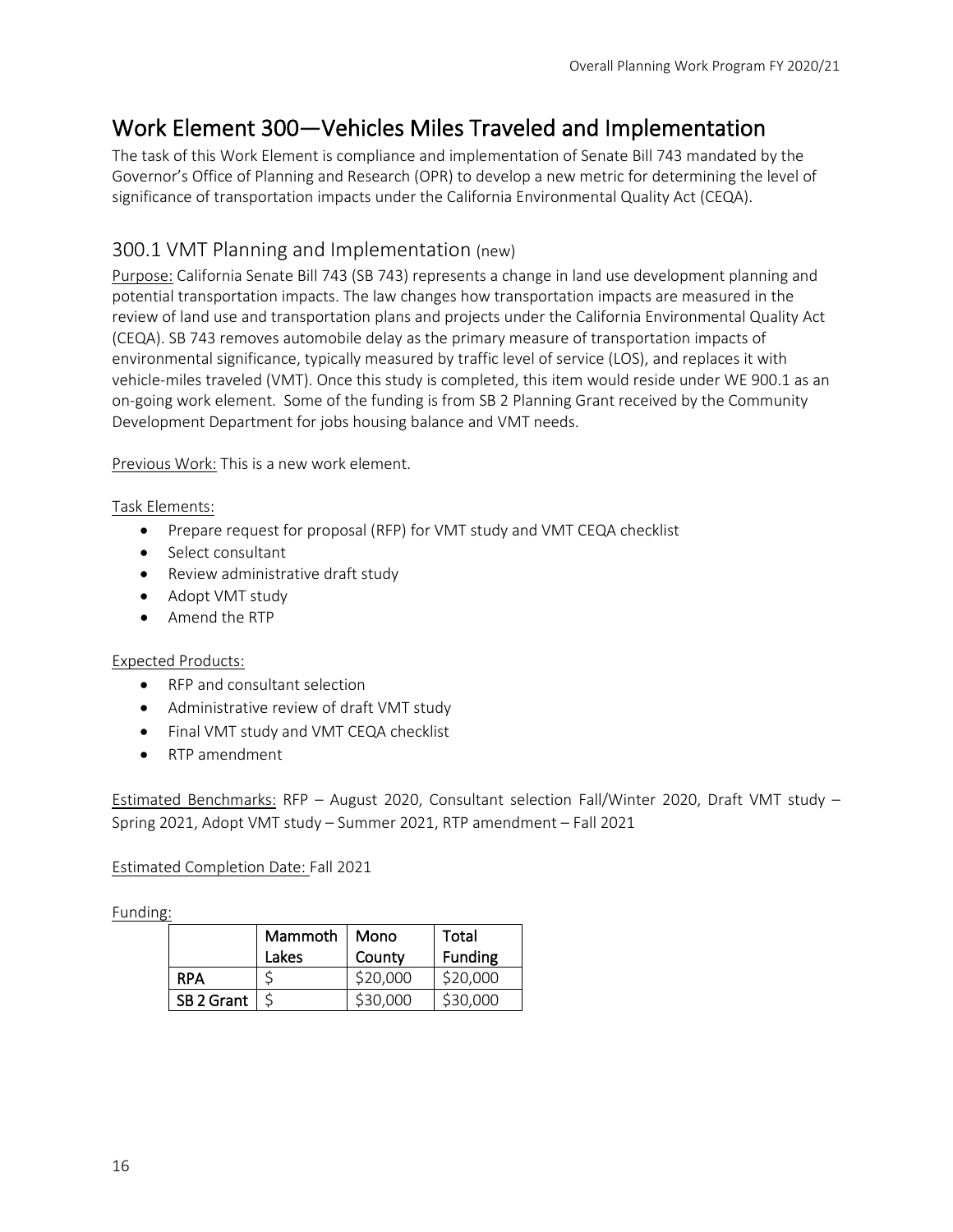## Work Element 400—Grants

The purpose of this Work Element accounts for two transportation grants received in 2020. These onetime grants, and the Work Element will be removed upon close out of the grants.

## 400.1 June Lake Loop Active Transportation Plan / Sustainable Communities Grant

Purpose: This grant will develop an Active Transportation Plan for the June Lake Loop that will identify priority areas for pedestrians and cyclists to walk or bike along or across SR 158.

Previous Work: This is a new work element.

Task Elements:

- Project Planning and Coordination
- Community Outreach including local, state, and federal agencies
- Community Engagement
- Draft and Final Plan
- Grant Administration

Expected Products:

- Meeting agendas, data collection, outreach efforts, and stakeholder groups
- Charrette schedule, materials, and meeting presentations
- Draft and final plan
- Grant administration and final closeout

Estimated Benchmarks: Project Planning and Coordination – June 2022, Community Outreach – Spring 2021, Community Engagement – Summer 2021, Draft and Final Plan – Winter of 2022, Grant Closeout – Summer 2022

Estimated Completion Date: Summer of 2022

|             | Mammoth | Mono      |
|-------------|---------|-----------|
|             | Lakes   | County    |
| <b>RPA</b>  | \$      | \$10,000  |
| Mono        | \$      | \$8,798   |
| County      |         |           |
| General     |         |           |
| Fund        |         |           |
| <b>RMRA</b> | \$      | \$145,089 |
|             | Total   | \$163,887 |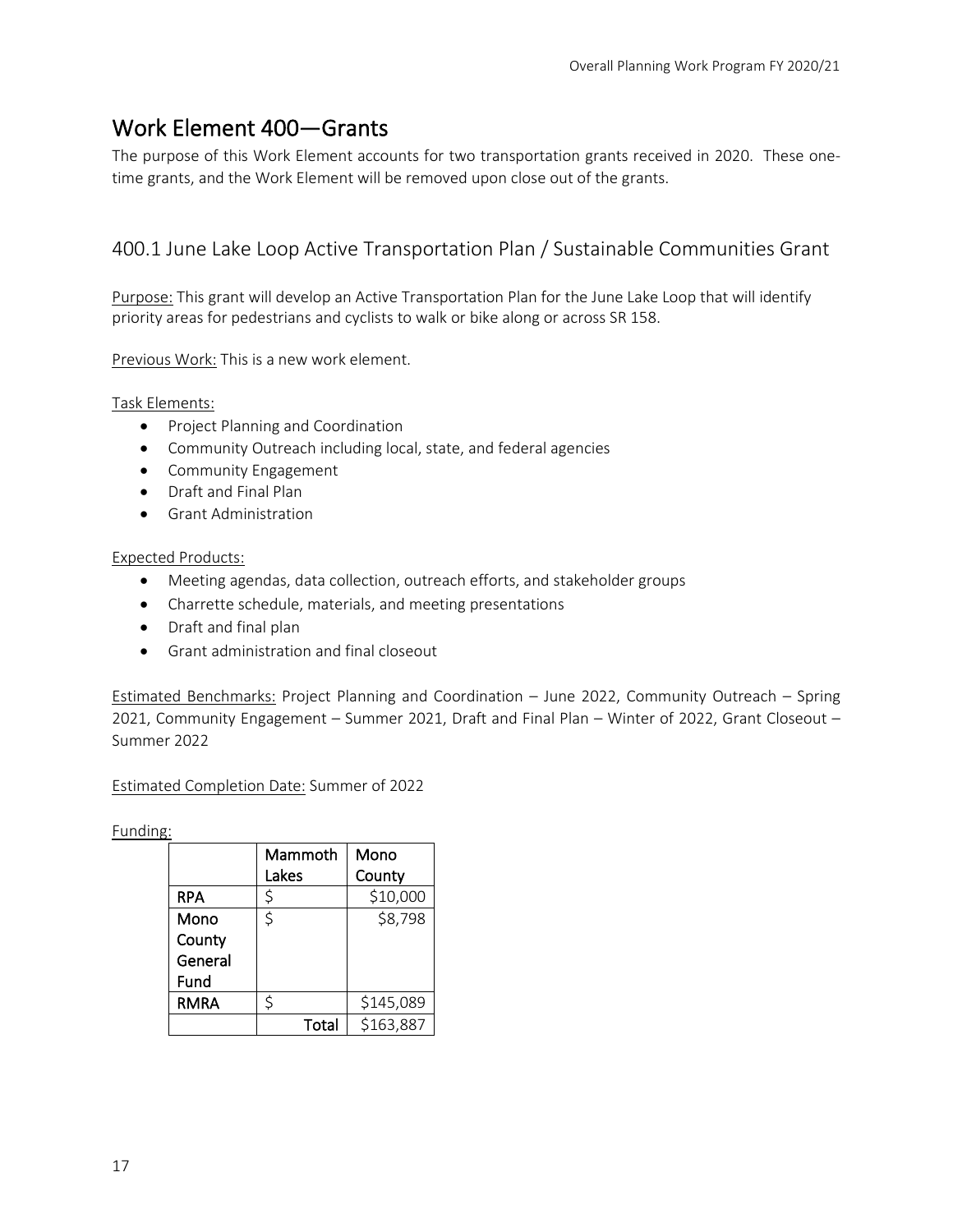## 400.2 ESTA Short Range Transit Plan & Coordinated Human Services Plan

Purpose: This grant will develop a Short-Range Transit Plan and Coordinated Human Service Plan for Eastern Sierra Transit Authority (ESTA).

Previous Work: This is a new work element.

#### Task Elements:

- Project Initiation
- Review of Existing Conditions
- Public Outreach
- Security and Technology
- Needs Assessment & Alternatives Analysis
- Coordinated Strategies
- Short Range Transit Plan & Coordinated Human Service Plan
- Grant Management

#### Expected Products:

- Meeting agendas, Consultant Selection,
- Comprehensive review of area characteristics, Driver Retention report, Maintenance Program report
- Stakeholder meetings, Technology and Security report
- Alternatives Analysis and Coordinated Strategies
- Draft and final plan

Estimated Benchmarks: Project Initiation, Review of Existing Conditions, Public Outreach – Summer/Fall 2020, Security and Technology Report – January 2021, Alternatives Analysis & Coordinated Strategies – March/April 2021, Draft and Final Plan –Summer 2021, Grant Closeout – Fall 2021

Estimated Completion Date: Fall 2021

|                 | Mammoth | Mono      |
|-----------------|---------|-----------|
|                 | Lakes   | County    |
| <b>RPA</b>      |         | \$10,000  |
| Mono            |         | \$11,628  |
| County          |         |           |
| General         |         |           |
| Fund            |         |           |
| <b>FTA 5304</b> | Ś       | \$113,372 |
|                 | Total   | \$135,000 |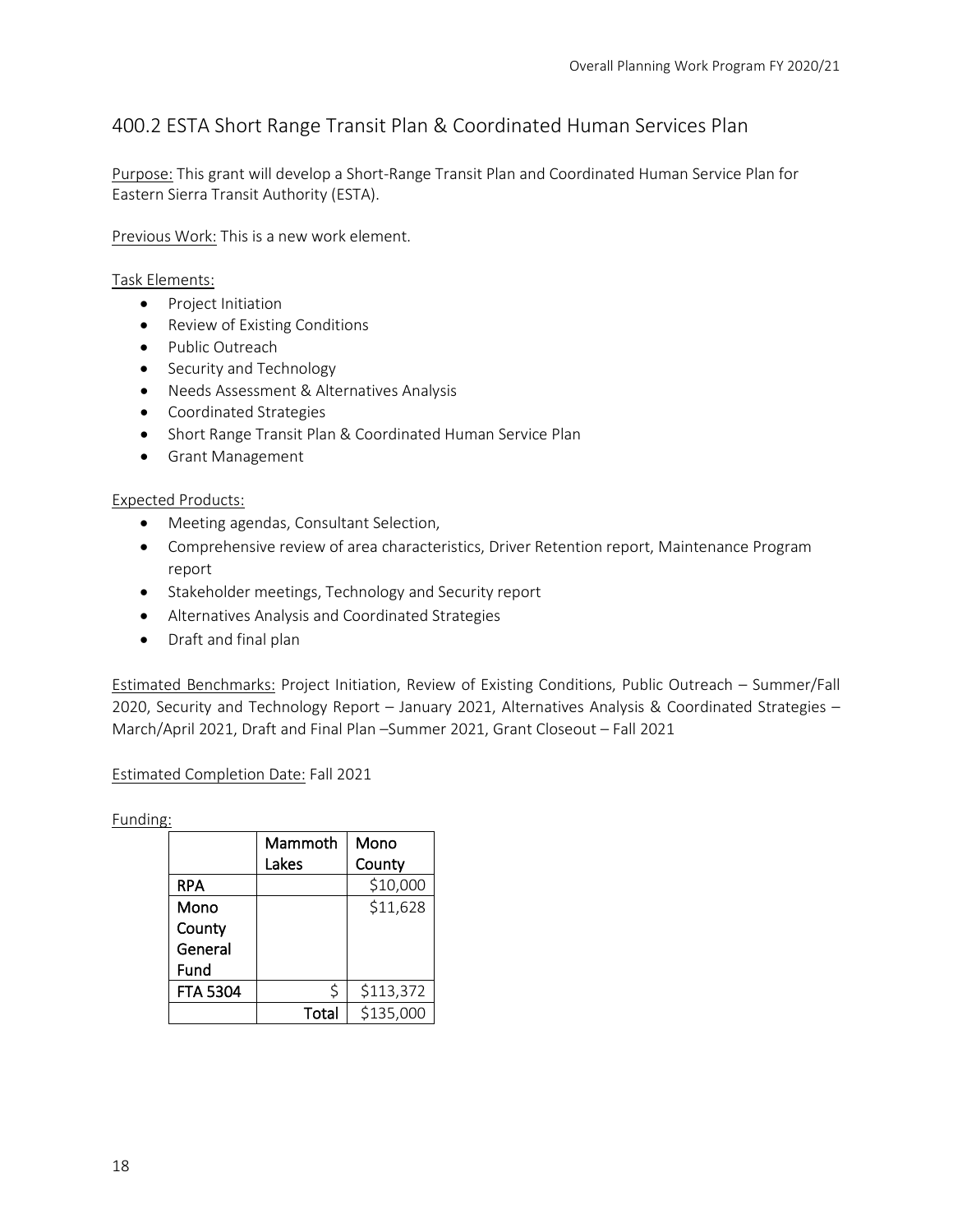## Work Element 700—Regional Transportation Improvement Program (RTIP) and Project Development Series

The RTIP and Project Development Series is the design and programming of various work elements for projects that are ready for construction funding. The funding may come from a variety of federal (FTIP, grants), State (STIP, grants) and local sources (SB 1, grants).

## 700.1 RTIP (formerly WE 701-12-1)

Purpose: The RTIP is a two-year planning and programming document that is adopted in odd calendar years. The funds can be used for road, transit, bike, and pedestrian construction projects. The funding comes from a variety of federal, state, and local sources. Regional and local projects cannot be programmed or allocated by the California Transportation Commission (CTC) without a current RTIP.

Previous Work: Adoption of 2020 RTIP, Consistency determination of the 2020 RTIP to the 2019 Regional Transportation Plan, and consistency of the 2020 RTIP with CTC guidelines.

Task Elements:

- Coordinate with statewide, regional, and local planning agencies on future capital projects
- Coordinate with MOU partners on funding and revised MOU time frames when necessary
- Develop programming needs and/or projects for the 2022 RTIP
- Monitor / amend the 2020 RTIP as necessary

## Expected Products:

- This is an ongoing project and applies to development of any amendments needed for the 2020 RTIP
- Identification of any 2022 RTIP needs

Estimated Benchmarks: Ongoing for the complete fiscal year

Estimated Completion Date: March 2021

|            | Mammoth   Mono<br>Lakes | County  | Total<br>Funding |
|------------|-------------------------|---------|------------------|
| <b>RPA</b> | \$1,000                 | \$1,000 | \$2,000          |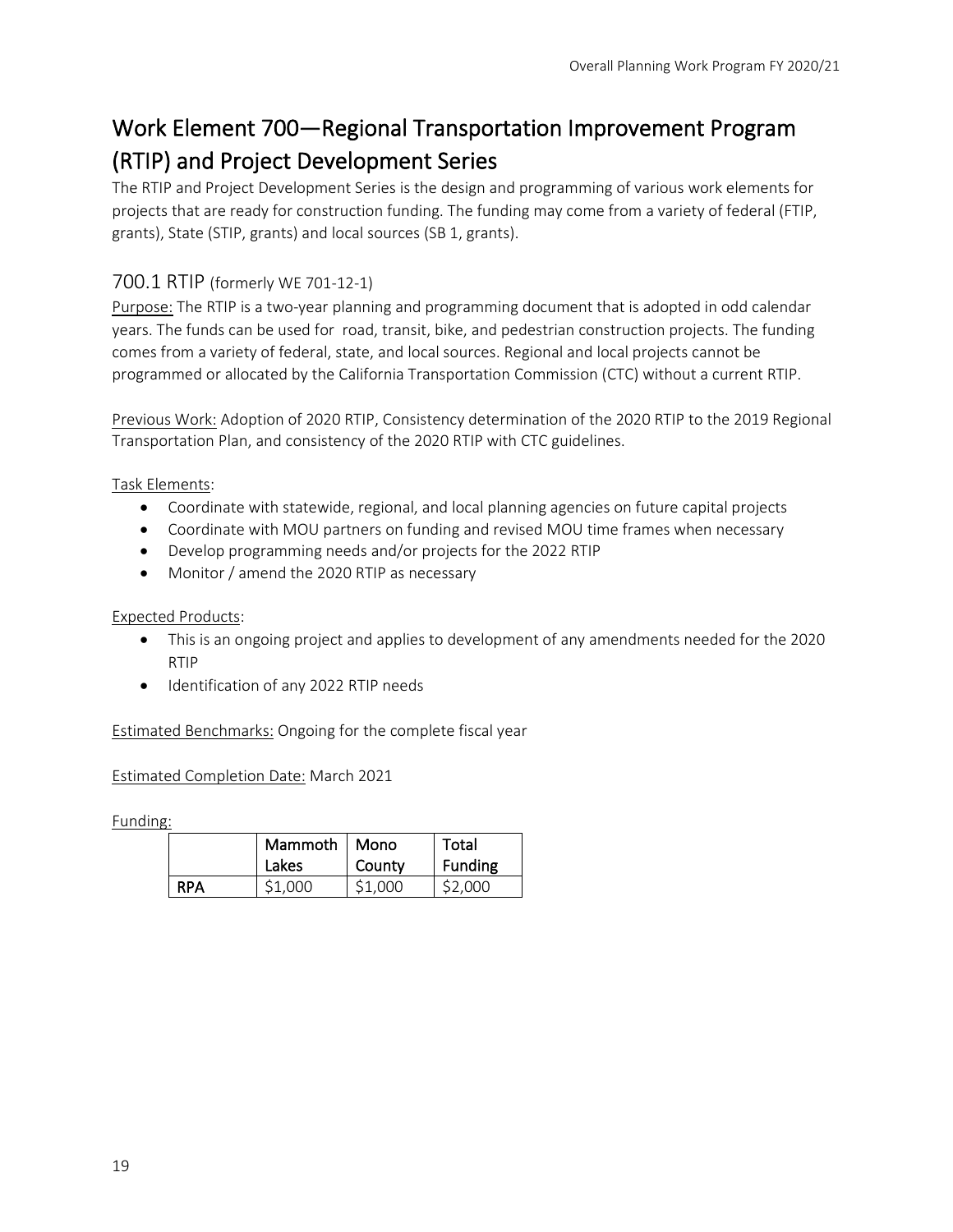## 700.2 Project Development Work / Project Study Reports (formerly 700-12-0)

Purpose: This WE will develop Project Initiation Documents (PID) and Project Study Reports (PSR) for future construction programming. PIDs are planning documents used to determine the type and scope of a project. PSRs are a type of PID document that include engineering reports on the scope, schedule, and estimated cost of a project. A PSR is used to program the project for State Transportation Improvement Program (STIP) funding.

PID and PSR work under this element can also include development of trail projects with Active Transportation Program (ATP) or Recreational Trails Program (RTP) funding opportunities.

Previous Work: PSRs to support RTIP funding in 2020. Examples include; Long Valley PSR, Airport Road PSR, TOML Local Roads PSR, and Eastside Lane phase 2 PSR.

Task Elements:

- Complete necessary engineering, and technical studies to support the development of PSR's and PID's
- Conduct public outreach and research to support the development of PSR's and PID's
- Maintain a list of fundable and construction ready projects
- Review emergency access routes for PSR development consistent with Local Hazard Mitigation Plan (LHMP)

#### Expected Products:

- PIDs and PSRs development
- Other technical studies needed for project development

Estimated Benchmarks: Ongoing for the complete fiscal year

#### Estimated Completion Date: May/June 2021

|            | Mammoth   Mono<br>Lakes | County   | Total<br><b>Funding</b> |
|------------|-------------------------|----------|-------------------------|
| <b>PPM</b> | \$50,000                | \$50,000 | \$100,000               |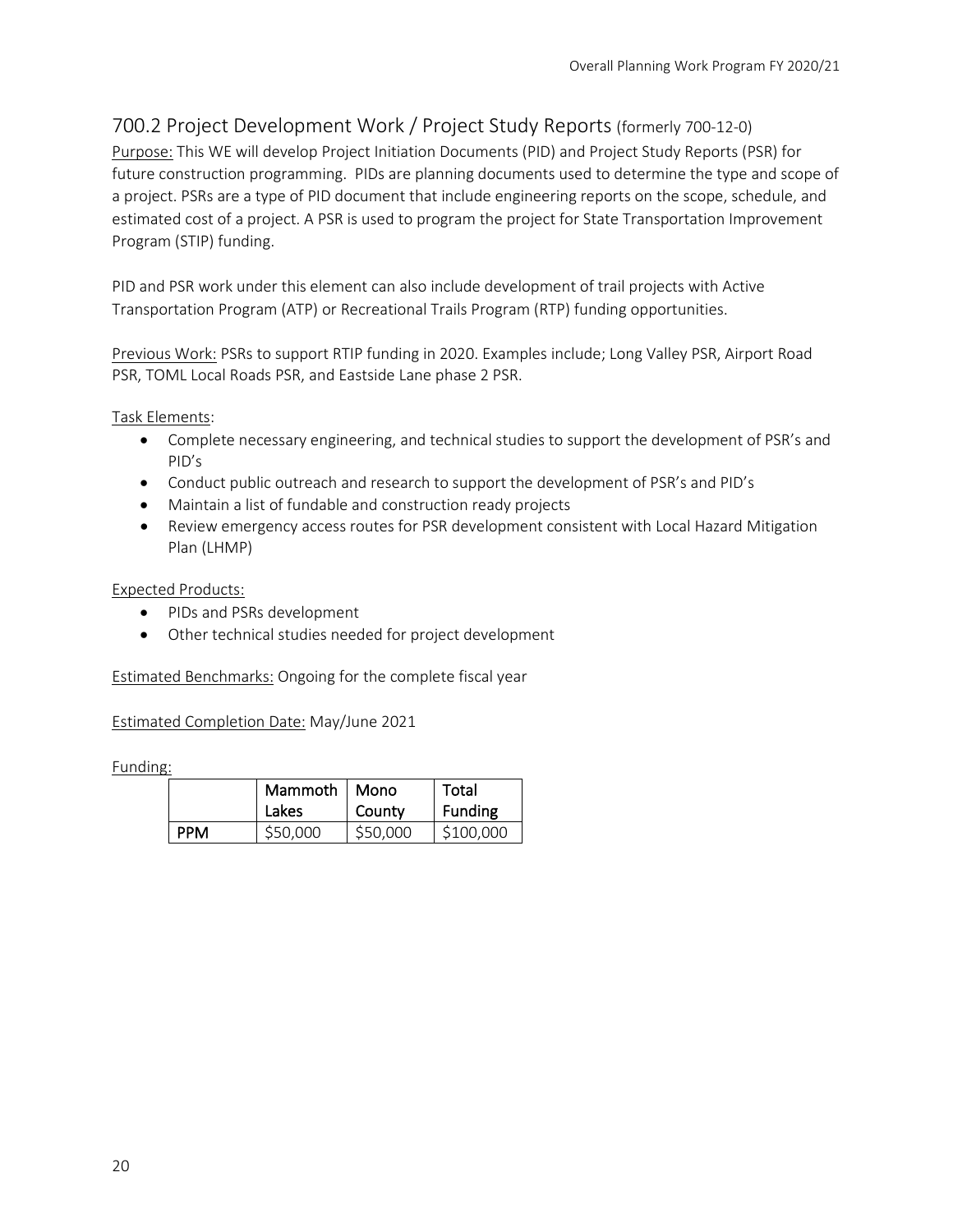## Work Element 800—Regional Transportation Planning Series

This Work Element is to improve multi-modal access between the Eastern Sierra and other regions, such as Nevada, Southern, and Central California. Interagency partners include National Park Service, US Forest Service, Kern Council Of Governments (COG), San Bernardino County Transportation Agency (SBCTA), and Inyo County LTC.

## 800.1. Regional Transportation Planning (formerly 800-12-1)

Purpose: This work element includes coordinating with Rural Counties Task Force (RCTF), Kern Council of Governments, San Bernardino County Transportation Agency, and Inyo County Local Transportation Commission on current issues, funding opportunities, and MOU projects. Kern COG, SBCTA, Inyo, and Mono LTCs make up the Eastern California Transportation Planning Partnership.

Previous work: Staff participation and attendance with the Eastern California Transportation Planning Partnership (ECTPP), and Rural Counties Task Force. The ECTPP and staff met twice last year. RCTF and staff participated in five meetings last year.

Task Elements:

- Serve as a member of Eastern California Transportation Planning Partnership
- Monitor MOU projects between SBCTA, Inyo County, and Kern Council Of Governments (COG) and make/review any necessary changes to existing MOU's
- Participate in Rural Counties Task Force (RCTF) via phone/video conference
- Participate as needed with the Mono County Collaborative Planning Team
- Work collaboratively with Inyo and Humboldt-Toiyabe National Forest, Bureau of Land Management, and National Park Service as needed

## Expected Products:

- Attendance at Collaborative Planning Team meetings
- Update MOUs and coordination of funding for each agency
- Rural Counties Task Force (RCTF) meetings on statewide transportation matters, including SB 743
- Attendance at Rural Counties Task Force meetings once a quarter via phone conference as available

Estimated Benchmarks: Ongoing for the complete fiscal year

Estimated Completion Date: This is an annual work element

|            | Mammoth | Mono    | Total          |
|------------|---------|---------|----------------|
|            | Lakes   | County  | <b>Funding</b> |
| <b>RPA</b> | \$1,000 | \$3,000 | \$4,000        |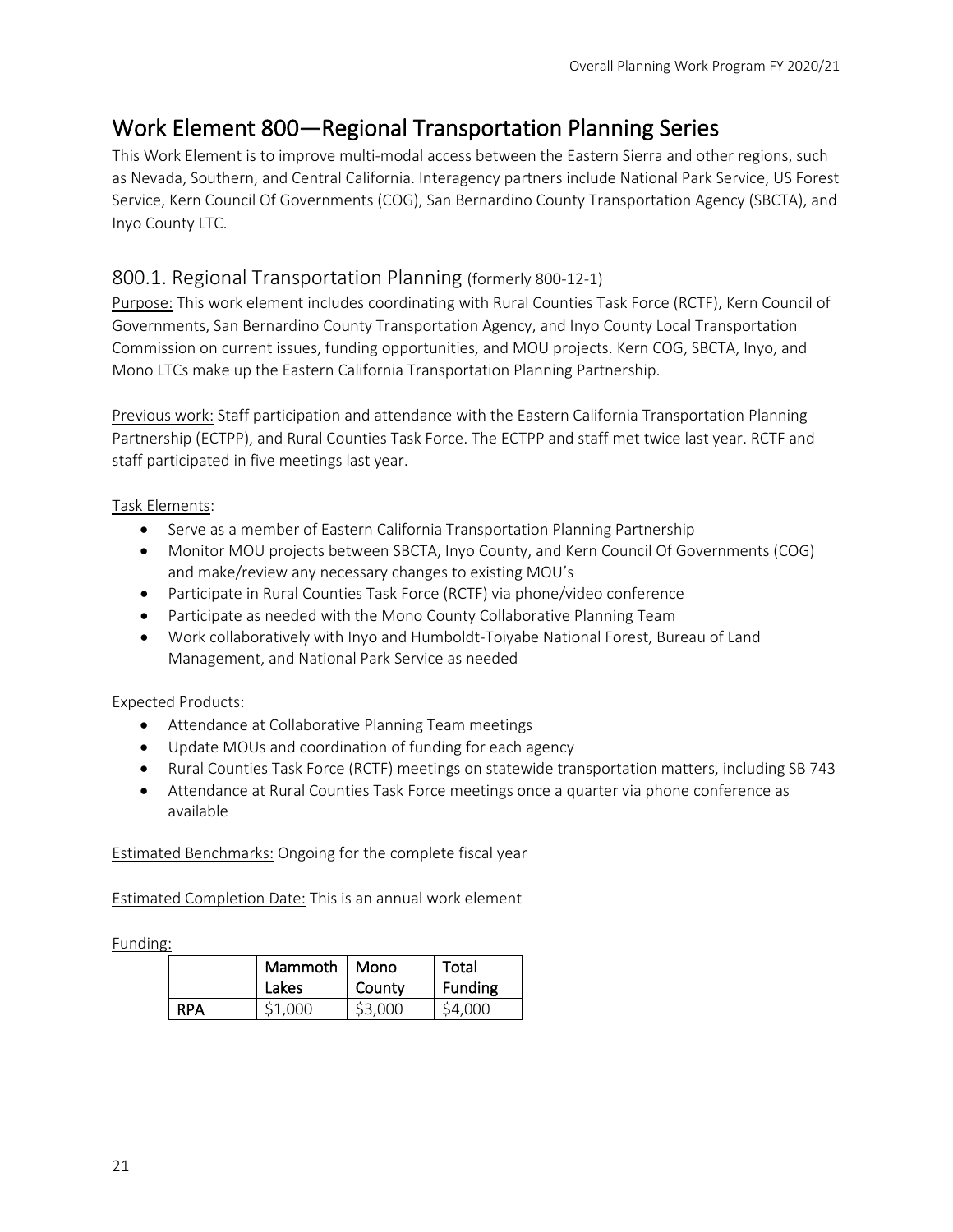## 800.2 Regional Transit Planning and Coordination (formerly WE 300-12-0)

Purpose: Coordination on transit and transit related issues and/or policies with Easter Sierra Transit Authority (ESTA) and Yosemite Area Regional Transit System (YARTS). This may include holding public transit workshops to identify transit issues, unmet needs, planning additional service routes, and coordination between transit operators and the Commission.

Previous work: Staff and Commission participation with YARTS on 2020 summer service (123 service days) and increase in annual in LTF funding (now \$40,000/yr). In conjunction with ESTA, conduct unmet transit and transportation needs with RPACs.

## Task Elements:

- Attend stakeholder meetings as appropriate
- Conduct community outreach on an annual basis
- Conduct seasonal transit workshop these would be general transit needs meetings with TOML, RPAC groups and other interested nonprofits
- Meet with Social Service Advisory Committee (SSTAC) members as needed
- Collect Unmet Transit needs for community
- Incorporate Intelligent Transportation System (ITS) Plan policy into transit plans

#### Expected Products:

- Identify Unmet and regional transit needs for annual Local Transportation Fund allocation in June of each fiscal year. This may include community meeting agendas, comments, and outcomes for Unmet Transit needs
- Identification of any general or contractual transit needs or service issues within the region
- Participation with YARTS, including support to the Authority Advisory Committee and Governing Board and consideration of annual operating schedules or funding
- Annual allocation of STA and LTF funds

Estimated Benchmarks: Unmet Transit needs process January – June 2021, Consultation with YARTS – February 2021, Annual STA/LTF allocations June 2021

#### Estimated Completion Date: June 2021

|     | Mammoth   Mono<br>Lakes | County  | Total<br><b>Funding</b> |
|-----|-------------------------|---------|-------------------------|
| RPA | \$1,000                 | \$4,000 | \$5,000                 |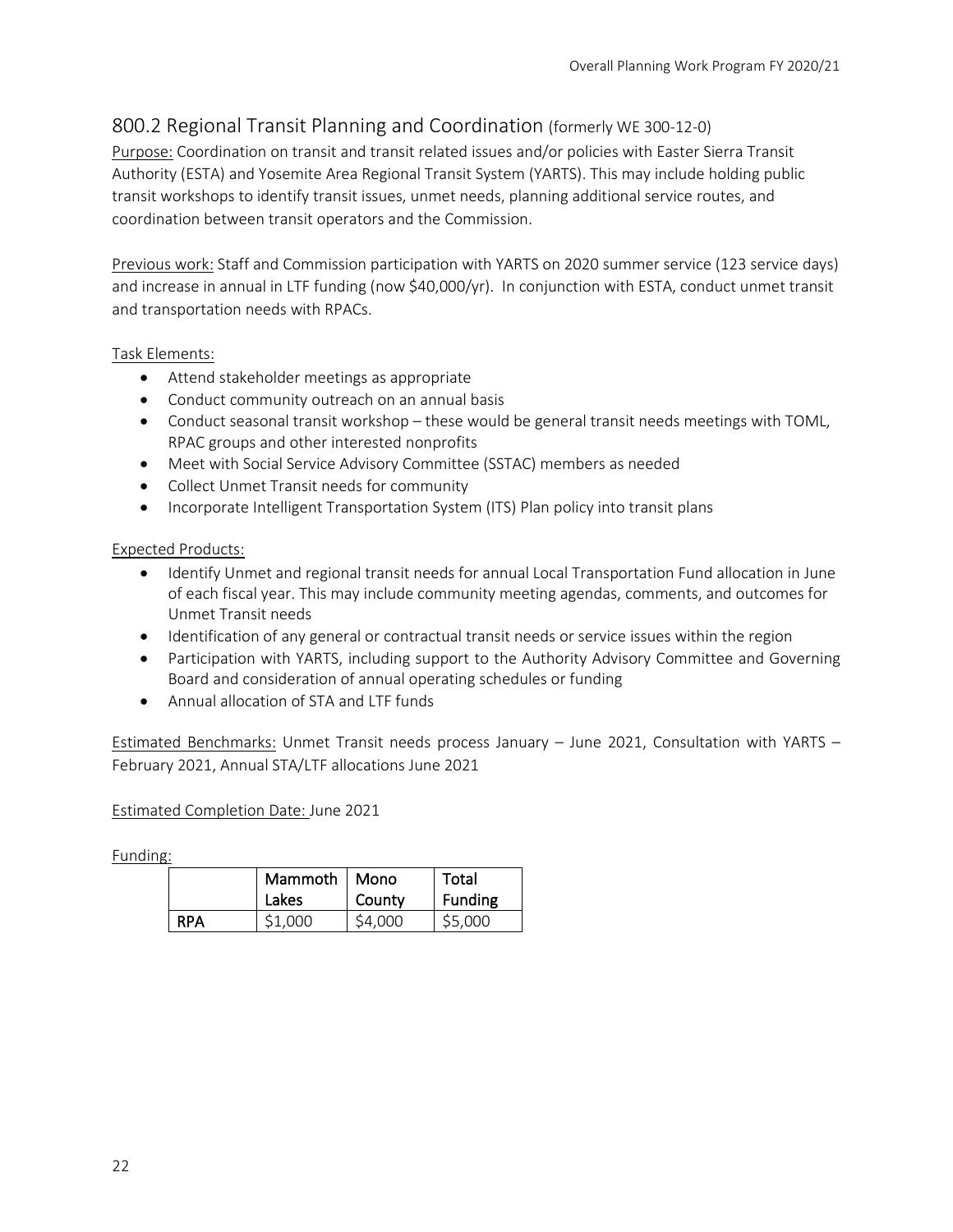## 900 Asset Management and Traffic Issues

Mono County and the Town of Mammoth Lakes make base operational decisions and work priorities from data. For the past two decades, the organizations have incrementally developed a comprehensive enterprise-scale GIS to house the information necessary to make those decisions and continue to prioritize work efforts to keep the information within Asset Management up to date.

This is fundamentally important as we strive for data-driven decision making in the way that we manage transportation assets throughout the region. To ensure that we can continue doing so in the future, there is an ongoing commitment of staff resources and funding to ensure that we have the appropriate data needed to drive and carry projects.

At the core of this is a series of transportation and asset management datasets which contain information on a variety of elements which exist within the right of way and are managed as part of our overall transportation infrastructure. In order to adequately perform planning work for future efforts, we must continue to maintain this data to ensure that we have the right information to help with our decision making.

## 900.1 Planning, Monitoring, and Traffic Management Issues (formerly 900-12-0)

Purpose: The purpose of this Work Element is to provide for the planning, review and monitoring of various transportation improvements and traffic management issues. These tasks support local and regional transportation planning. including safety, multimodal infrastructure, vehicle use, vehicle miles traveled, bike and pedestrian counts, etc.

Previous work: TOML Biannual Traffic Study, Town Annual Traffic Report, and North Village Cut-Through Study, TOML VMT modeling

## Task Elements:

- Conduct applicable reviews, such as analysis of non-motorized features
- Conduct street parking management studies
- Perform studies such as: traffic volume, speed studies, turning movements, VMTs, and sight distance studies
- Conduct pedestrian / bike user counts

## Expected Products:

- Staff support on the Mobility Element update to help identify future projects under Walk, Bike, Ride
- Various TOML studies (traffic volume, speed, turning movements, sight distance studies, VMT surveys and background data, and bike/ped counts)
- Update to TOML VMT model

Estimated Benchmarks: Ongoing for the complete fiscal year

## Estimated Completion Date: June of 2021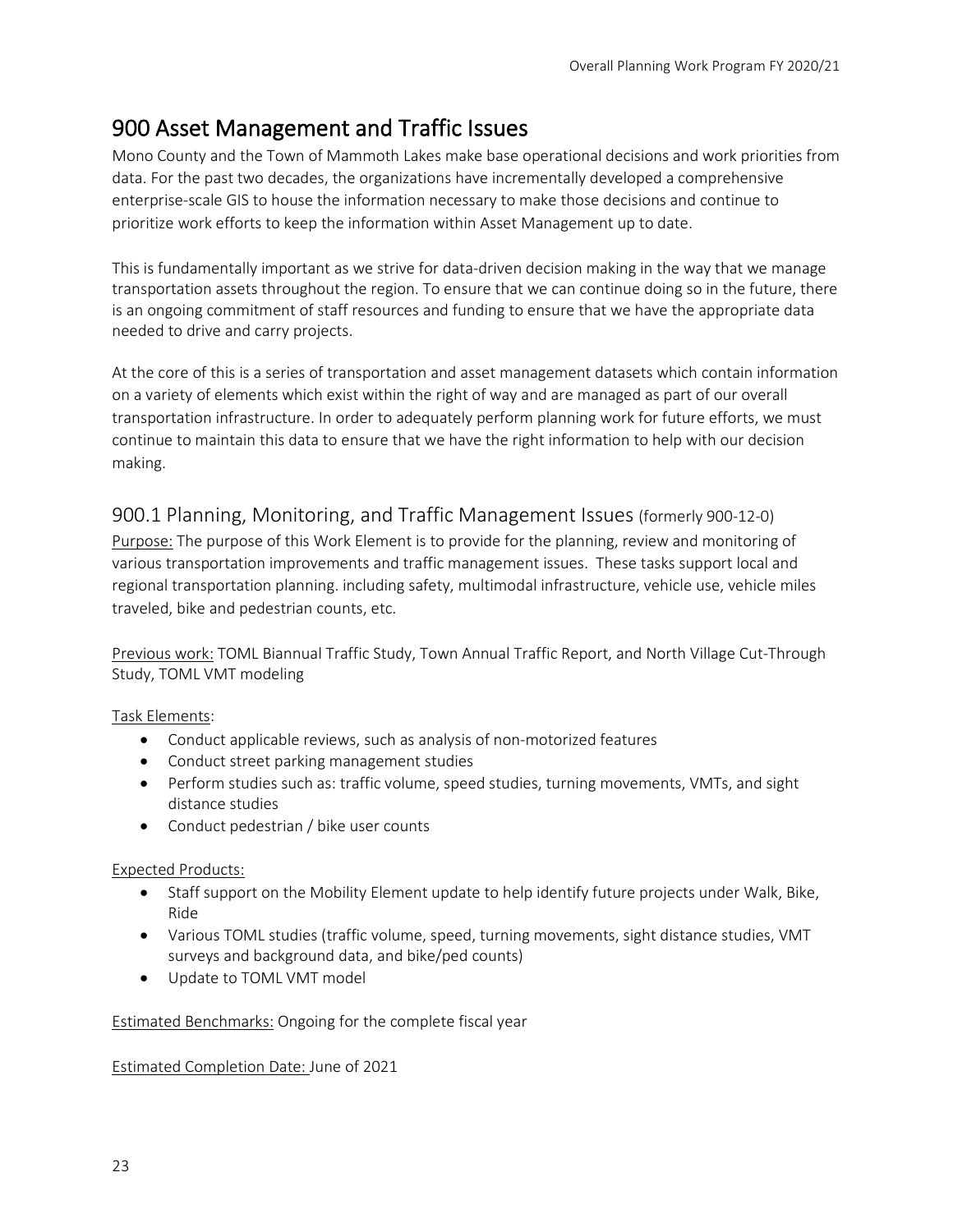|            | Mammoth<br>Lakes | <b>Mono County</b> | <b>Total Funding</b> |
|------------|------------------|--------------------|----------------------|
| <b>RPA</b> | \$7,000          | \$2,000            | \$9,000              |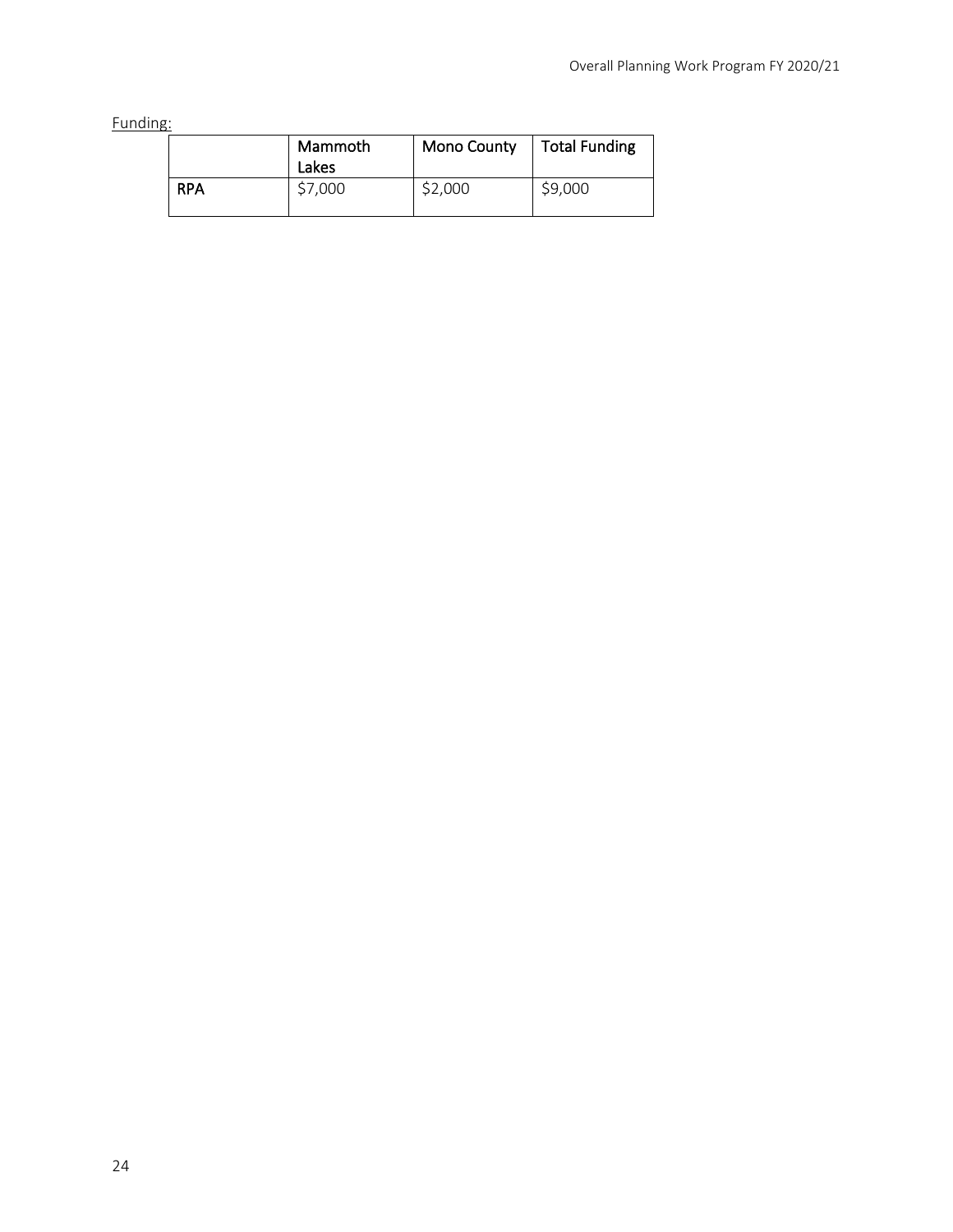## 900.2 Regional Data Collection Equipment (formerly 902-12-2)

Purpose: This Work Element will purchase equipment for counting vehicles, cyclists, and pedestrians. WE may include associated software to support current monitoring and transportation planning activities. Data collected through purchased equipment will be used to analyze the use (number, patterns, and trends) of various transportation facilities, including sidewalks, bike trails, and roadways and will be used to aid in planning future transportation policies, programs, and capital projects to improve safety and reduce vehicle use at the local level.

Previous work: Annual purchase of equipment. Collection of trail use data for Lower Rock Creek Trail (a first for the County).

Task Elements:

- Purchase equipment and software if necessary
- Purchase trail counters

Expected Products:

- Purchase of equipment
- Purchase and installation of trail and or traffic counters
- Reports compiled and usage rates determined at various recreation hubs. This data will be used to implement WE 900.1 and 900.3.
- Collection of trail and traffic counts

Estimated Benchmarks: Order trail counters – Summer 2020, take delivery of trail counters summer 2020

Estimated Completion Date: June of 2021

|            | Mammoth<br>Lakes | <b>Mono County</b> | <b>Total Funding</b> |
|------------|------------------|--------------------|----------------------|
| <b>RPA</b> | \$5000           | \$6000             | \$11,000             |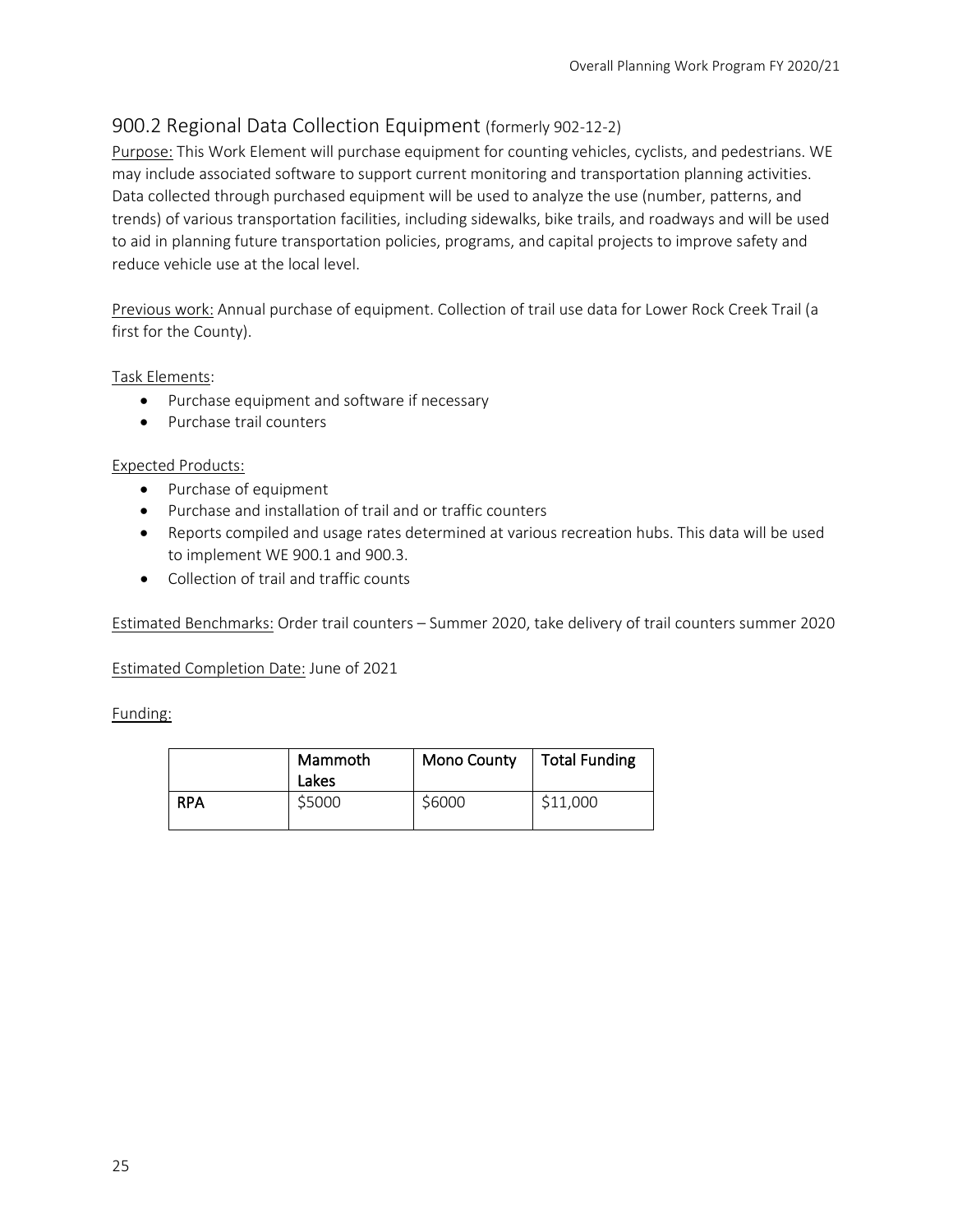## 900.3 Regional Asset Management System - RPA (formerly 903-12-1)

Purpose: This work element is done on a regional basis to provide a comprehensive and consistent program around asset management. Because the staff necessary to do the appropriate work are County employees, 100% of the budget is allocated to the County, despite the fact that some of the work being done is within and for the TOML.

This work element covers staff time necessary to continually develop and maintain an inventory of Rightof-Way, encroachments, culverts, signs, and other transportation issues or facilities in order to have the best possible data on current and or future projects. This quantitative baseline data helps staff analyze and prioritize potential projects.

Previous Work: On going work to develop and maintain an Asset Management System to help inventory and track transportation infrastructure.

Task Elements:

- Catalog and report all transportation related infrastructure as a baseline quantitative data set. These may include current pavement conditions, ROWs, culverts, signs, traffic counts, trail counts, center line data, lane miles, etc.
- Improve centerline data quality
- Integrate linear reference information into future projects
- Provide support to TOML and for County regarding transportation data base requests

#### Expected Products:

- Updated transportation and attribute data to ensure accuracy of GIS
- Reports that prioritize, and plan future projects related to asset management information (decision tool)

Estimated Benchmarks: Ongoing for the complete fiscal year

Estimated Completion Date: June of 2021

|            | Mammoth<br>Lakes | <b>Mono County</b> | <b>Total Funding</b> |
|------------|------------------|--------------------|----------------------|
| <b>RPA</b> |                  | \$30,500           | \$30,500             |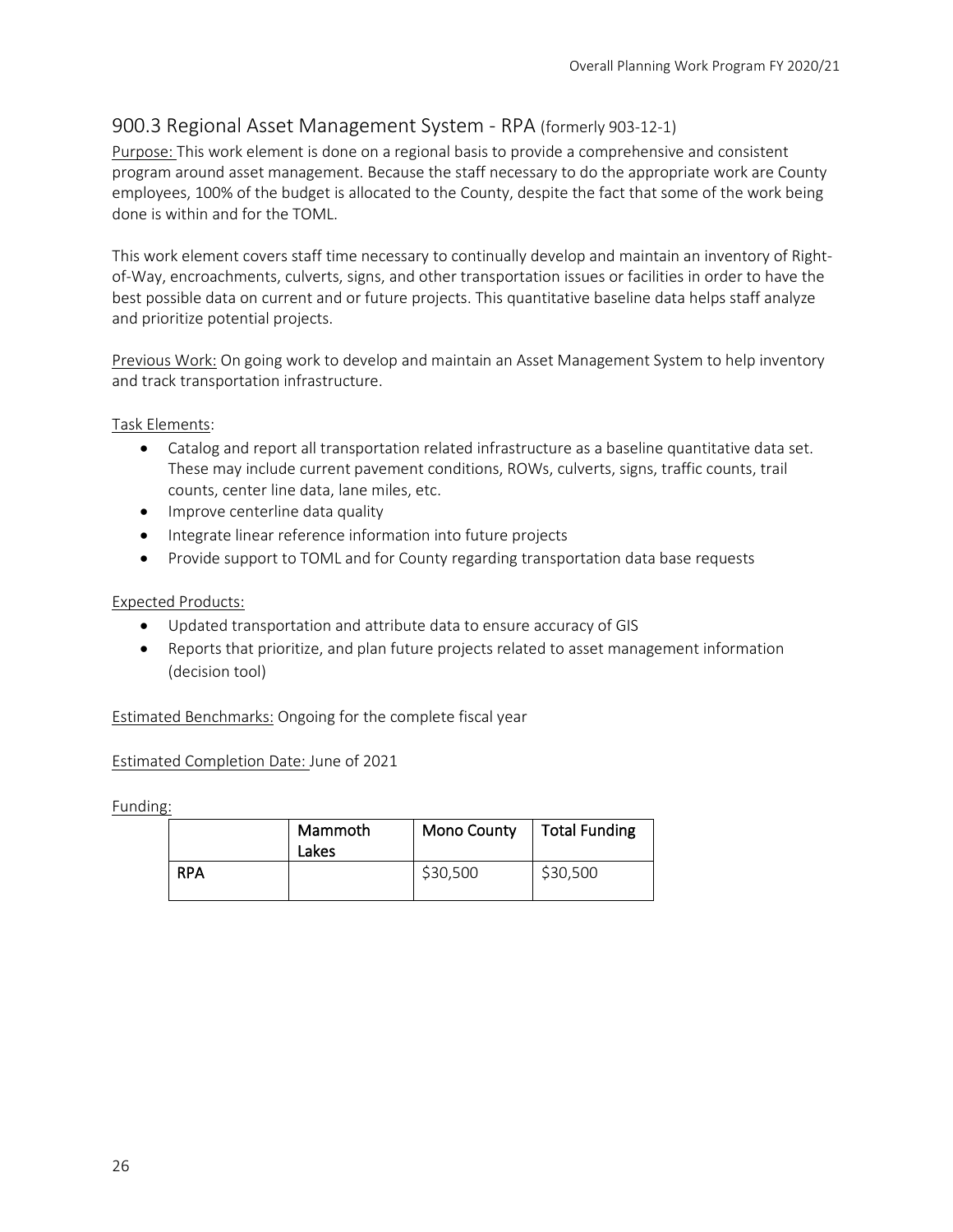## 900.4 Regional Asset Management System - PPM (formerly 903-12-1)

Purpose: This work element is done on a regional basis to provide a comprehensive and consistent program around asset management. Because the staff necessary to do the appropriate work are County employees, 100% of the budget is allocated to the County, despite the fact that some of the work being done is within and for the TOML.

This work element covers staff time necessary to continually develop and maintain an inventory of Rightof-Way, encroachments, culverts, signs, and other transportation issues or facilities in order to have the best possible data on current and or future projects. This quantitative data is used for project development such as PIDs and PSRs.

Previous Work: On-going work to develop and maintain an Asset Management System to help inventory and track transportation infrastructure. This data is used to develop PIDs, PSRs, and capital projects.

Task Elements:

- Catalog and report all transportation related infrastructure including current pavement condition information and Pavement Management System (PMS)
- Provide reports to plan future maintenance in a cost-effective matter
- Improve center line data quality
- Integrate linear reference dataset into highway and road projects
- Provide support to TOML for County and TOML on transportation data request

#### Expected Products:

- Asset management data used to develop PIDs and PSRs
- Findings integrated into existing plans such as the five-year Capital Improvement Plan and the Transportation Asset Management Plan

Estimated Benchmarks: Ongoing for the complete fiscal year

Estimated Completion Date: June of 2021

|            | Mammoth<br>Lakes | <b>Mono County</b> | <b>Total Funding</b> |
|------------|------------------|--------------------|----------------------|
| <b>PPM</b> |                  | \$25,000           | \$25,000             |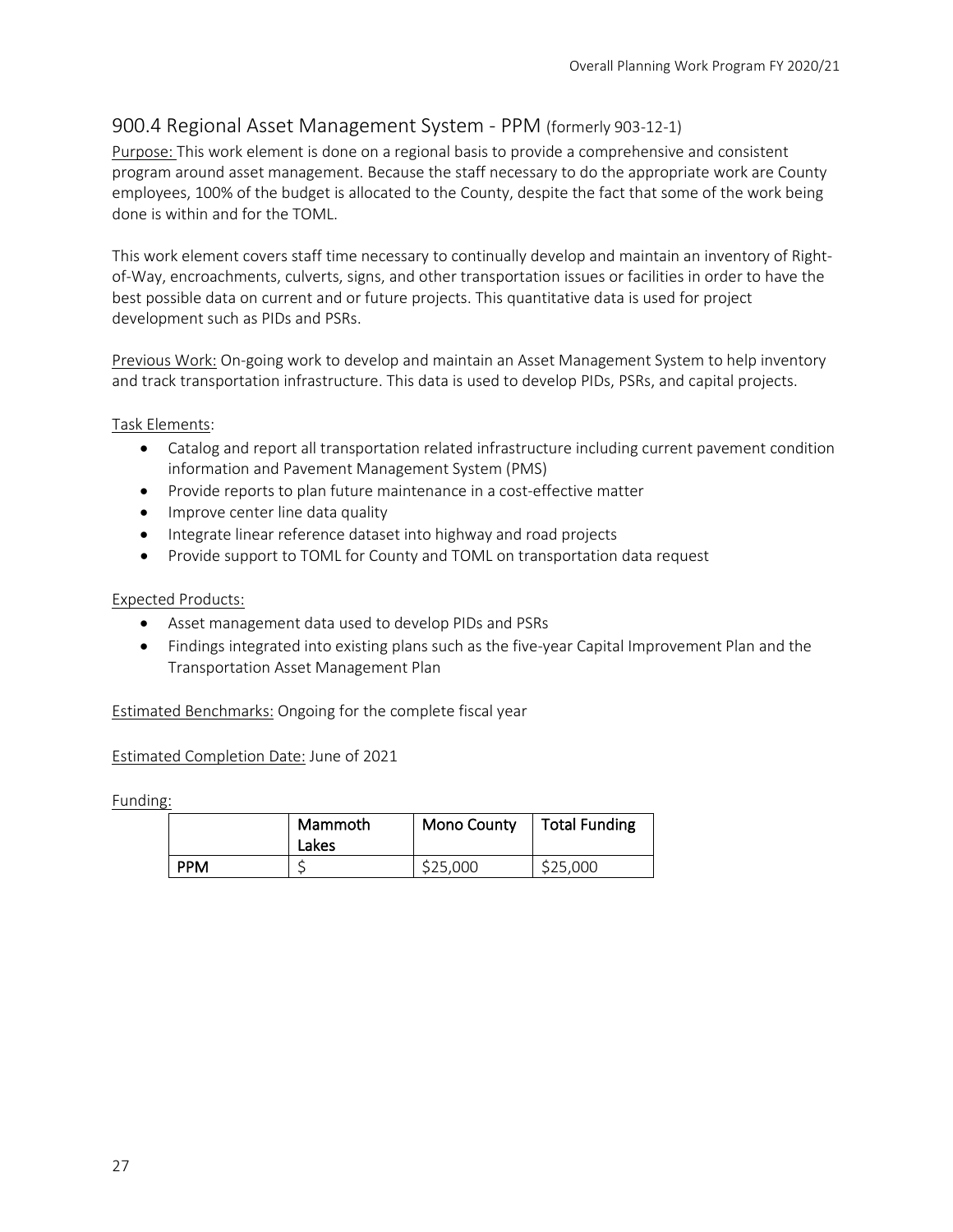## 900.5 Air Quality Monitoring and Planning TOML (formerly 803-13-1)

Purpose: The purpose of this work element is to offset a portion of the cost for the daily monitoring and collection of air pollution data in Mammoth Lakes associated with particulate matter created by vehicle use (cinders and tire wear) and other emissions in Mammoth Lakes. The data is utilized to monitor the effects of Vehicle Miles Traveled on air pollution and measure the effects of proposed or implemented transportation infrastructure improvements and maintenance policies. The work effort supports the policies and programs of the Great Basin Unified Air Pollution Control District, which coordinates regional air quality monitoring and improvement programs.

## Task Elements & Products:

• Annual daily air pollution data and reporting

Estimated Benchmarks: N/A

Estimated Completion Date: On-going work element

|            | Mammoth   Mono<br>Lakes | County | Total<br><b>Funding</b> |  |  |
|------------|-------------------------|--------|-------------------------|--|--|
| <b>RPA</b> | \$500                   |        | \$500                   |  |  |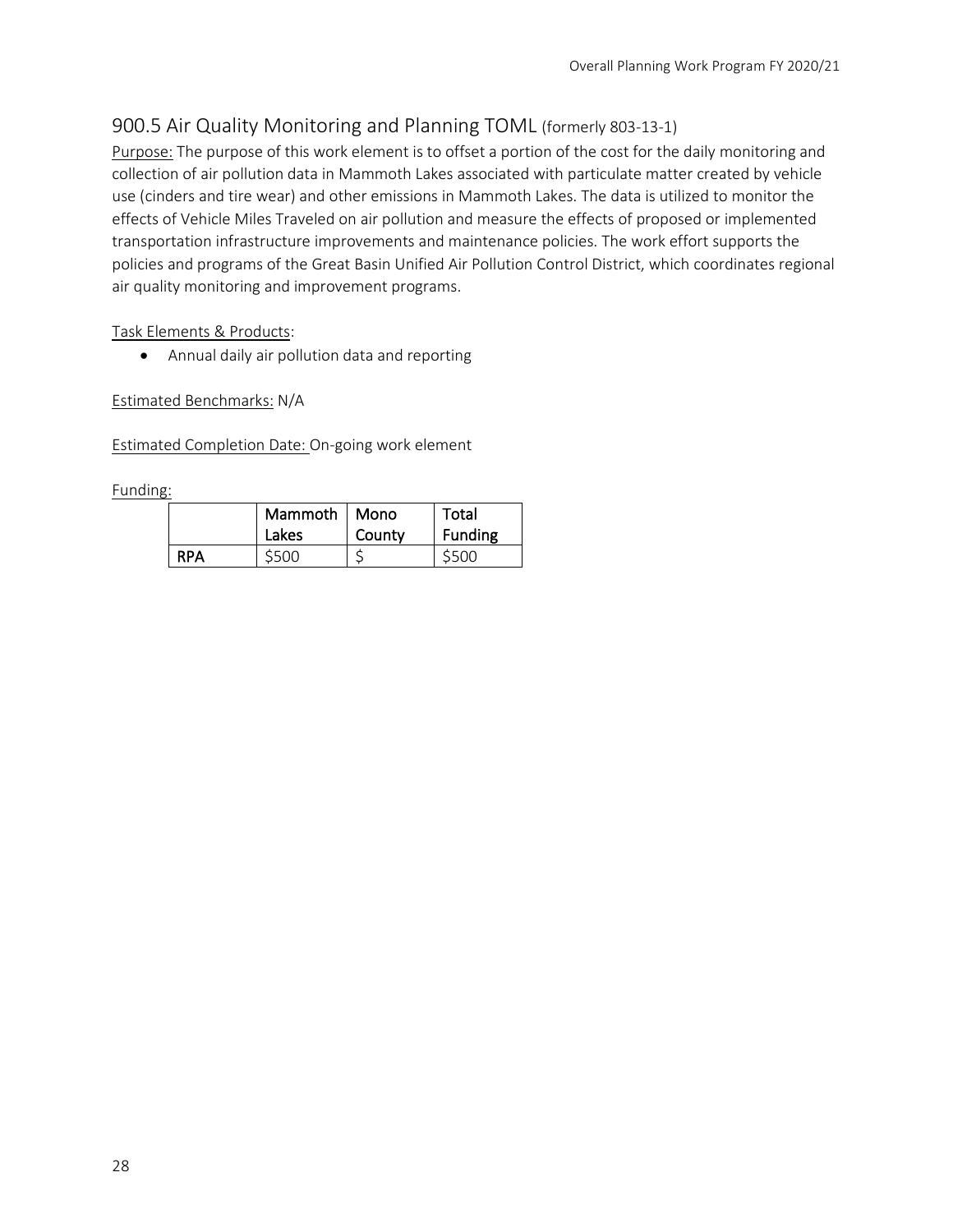## 900.6 Regional Trails Planning (formerly WE 201-12-1)

Purpose: This work element will review community projects and implementation of the Trail and Bike Plans. This component may also consider Off Highway Vehicle (OHV) connections within and adjoining communities with public lands (combined use roads). Significant planning efforts and various design standards have been developed by the TOML, Mammoth Lakes Trails and Public Access (MLTPA), and Mammoth Lakes Recreation (MLR). Trail planning within the County will follow existing templates, and standards where possible.

Previous work: Met with trail proponents (Community Service Area 1 and MLR) on projects in the greater Long Valley area. Staff has reviewed future road rehabilitation projects for incorporation of bike lanes and other features where appropriate. Staff meets quarterly with Mammoth Lakes Recreation (MLR) to collaborate on various bike/pedestrian activities throughout the County. Supported Adventure Cycling Association pursuit of USBR 85 through Mono County.

Staff will incorporate previous studies into this GIS task/data layer. Project Study Reports (PSRs) and any related work on specific trail development or implementation will be funded with PPM funds or CSA 1/5 funding.

## Task Elements:

- Conduct collection of GIS data and mapping to plan for future trail alignments
- Continue agency collaboration for trails planning and multi-modal accessibility including possible OHV connections (Combined Use Roads)
- Develop and refine trails plans and concepts for bike/pedestrian system components where there is an interest
- Investigate and identify funding sources for trail projects
- Develop mapping and baseline data for inclusion into WE 900.3
- Work with BLM, USFS, TOML, and MLR to ensure cohesive trail planning
- Develop a Regional Trails Plan for greater Long Valley area (CSA 1 trails and connectivity plan Tom's Place, Whitmore, to Sherwin Creek / Sawmill Cutoff Road)
- Continue work on North County Regional Trails Network Bridgeport and Antelope Valleys

## Expected Products:

- Preliminary trail alignments for Long Valley area CSA 1
- Long Valley area CSA 1 trails program from Tom's Place, Whitmore, to Sherwin Creek / Sawmill Cutoff Road
- Combined Use demonstration plan that would make OHV connections with communities and adjoining public lands

Estimated Benchmarks: Preliminary trail alignments – Summer / Fall 2020, Long Valley area CSA 1 trails program – June 2021

Estimated Completion Date: On going tasks

|                  | Mammoth<br>Lakes | Mono<br>County | <b>Total Funding</b> |  |  |
|------------------|------------------|----------------|----------------------|--|--|
| <b>RPA</b>       | \$2,000          | \$2,000        | \$4,000              |  |  |
| <b>CSA Funds</b> |                  |                |                      |  |  |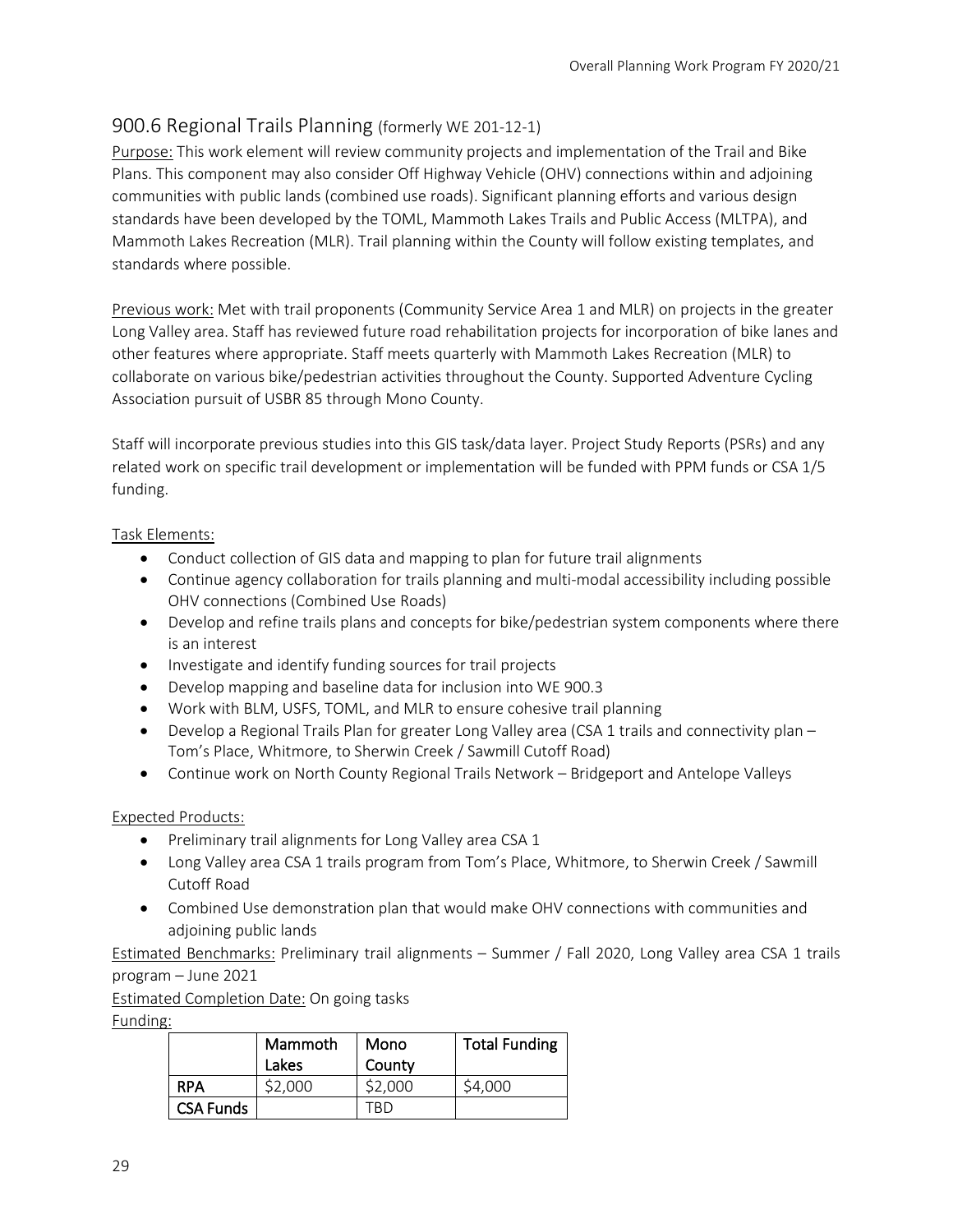## 900.7 Community Traffic Calming, Complete Streets and Design Standards (formerly 804-15-1)

Purpose: Develop and maintain standards for complete streets and traffic calming measures for application in neighborhoods and community areas to increase safety and livability for Mono County communities. RTP policies require transportation improvements to consider complete streets and other traffic calming measures.

Task Elements:

- Continue to conduct community transportation planning efforts including, Main Street Projects (Bridgeport, Lee Vining, June Lake), Corridor Management Plan, etc.
- Conduct review of June Lake Village traffic patterns, conduct traffic counts, parking and snow storage constraints, and possible solutions to improve circulation in the Village
- Assess neighborhood & community issues, opportunities & constraints in the unincorporated area, with a focus on June Lake
- Draft new county road standards

Expected Products:

• Update of Mono County Road Standards

Estimated Benchmarks: Update of Mono County Road Standards – June of 2021

Estimated Completion Date: June of 2021

|            | Mammoth<br>Lakes | <b>Mono County</b> | Total Funding |  |  |  |
|------------|------------------|--------------------|---------------|--|--|--|
| <b>RPA</b> |                  | \$5,000            | \$5,000       |  |  |  |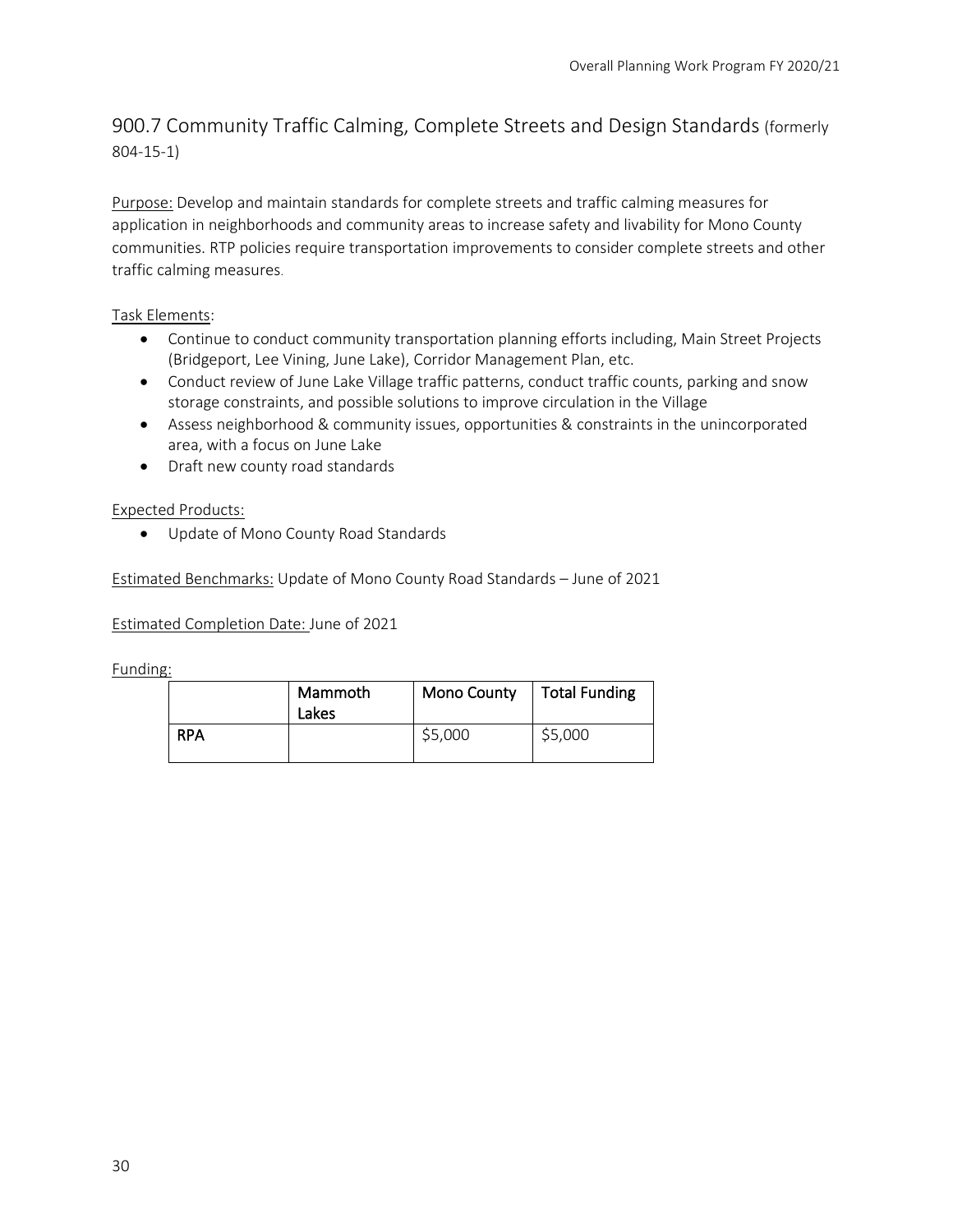|                                      |              | <b>Work Task</b>                                                                | RPA/PPM Budget and Funding Breakdown |            |                           |            |                            |                      | <b>Other Funding Sources</b> |          |                     |                 |
|--------------------------------------|--------------|---------------------------------------------------------------------------------|--------------------------------------|------------|---------------------------|------------|----------------------------|----------------------|------------------------------|----------|---------------------|-----------------|
| <b>Work Elements</b>                 | Task #       | Description                                                                     | Town of Mammoth<br>Lakes             |            | Mono County               |            | <b>TOTAL COST</b>          |                      | <b>RMRA</b>                  | FTA 5304 | Mono Co             | SB <sub>2</sub> |
|                                      |              | General Administration and Management                                           | PPM                                  | <b>RPA</b> | PPM                       | <b>RPA</b> | PPM                        | <b>RPA</b><br>15,000 |                              |          | <b>General Fund</b> |                 |
| 100 Agency<br>Administration         | 100.<br>100. | Overall Work Program Development and<br>Administration                          | 5,000<br>8,000                       |            | 10,000<br>9,000           |            | $\mathbf 0$<br>$\mathbf 0$ | 17,000               |                              |          |                     |                 |
| and<br>Management                    |              | 100.3 Training and Professional Development (WE 1000)                           | 4,000                                |            |                           | 3,000      | $\mathbf 0$<br>7,000       |                      |                              |          |                     |                 |
|                                      | 200          | Regional Transportation Plan                                                    | 1,000                                |            |                           | 5,000      | $\mathbf{0}$<br>6,000      |                      |                              |          |                     |                 |
| 200 Regional<br>Transportation       | 200.         | Regional Transportation Plan Implementation (WE<br>$202 - 16 - 1$               | 1,000                                |            |                           | 5,000      | $\mathbf 0$<br>6,000       |                      |                              |          |                     |                 |
| Series                               | 200.         | Multi Modal Planning (RPA)                                                      | 60,000                               |            |                           | 5,000      |                            | 65,000               |                              |          |                     |                 |
|                                      |              | 200.4 Multi Modal Planning (PPM)                                                | 10,000                               |            |                           |            | 10,000                     |                      |                              |          |                     |                 |
| 300 VMT Series                       |              | 300.1 VMT and Implementation                                                    |                                      |            |                           | 20,000     |                            | 20,000               |                              |          |                     | 30,000          |
|                                      |              |                                                                                 |                                      |            |                           |            |                            |                      |                              |          |                     |                 |
| 400 Grant                            | 400.         | June Lake Loop ATP / SC Grant                                                   |                                      |            |                           | 10,000     |                            | 10,000               | 145,089                      |          | 8,798               |                 |
| Series                               | 400.         | 2 ESTA Short Range Transit Plan / Grant                                         |                                      |            |                           | 10,000     |                            | 10,000               |                              | 113,372  | 11,628              |                 |
|                                      | 700.         | 1 RTIP (WE 701-12-1)                                                            |                                      | 1,000      |                           | 2,000      | $\mathbf 0$                | 3,000                |                              |          |                     |                 |
| 700 RTIP Series                      |              | 700.2 Project Development / PSR work (WE 700-12-0)                              | 50,000                               |            | 50,000                    |            | 100,000                    |                      |                              |          |                     |                 |
| Interregional                        | 800          | Interregional Planning (WE 800-12-1)                                            |                                      | 1,000      |                           | 3,000      | $\mathbf 0$                | 4,000                |                              |          |                     |                 |
| Transportation                       | 800.         | Regional Transit Planning and Coordination (WE 300-<br>$12 - 01$                |                                      | 1,000      |                           | 4,000      | $\mathbf 0$                | 5,000                |                              |          |                     |                 |
| 900 Asset<br>Management &<br>Traffic | 900.1        | Planning, Monitoring and Traffic Management Issues<br>(WE 900-12-0)             |                                      | 7,000      |                           | 2,000      | $\mathsf{O}\xspace$        | 9,000                |                              |          |                     |                 |
|                                      |              | 900.2 Regional Data Collection Equipment (WE 902-12-2)                          |                                      | 5,000      |                           | 6,000      | $\mathbf 0$                | 11,000               |                              |          |                     |                 |
|                                      | 900.3        | Regional Asset Management System - RPA (WE 903-<br>$12 - 1$                     |                                      |            |                           | 30,500     | $\mathbf 0$                | 30,500               |                              |          |                     |                 |
|                                      | 900.         | Regional Asset Management System - PPM (WE 903-<br>$12 - 1$                     |                                      |            | 25,000                    |            | 25,000                     |                      |                              |          |                     |                 |
|                                      | 900.         | Air Quality Monitoring and Planning TOML                                        |                                      | 500        |                           |            |                            | 500                  |                              |          |                     |                 |
|                                      |              | 900.6 Regional Trails Planning (WE 201-12-1)                                    |                                      | 2,000      |                           | 2,000      |                            | 4,000                |                              |          |                     |                 |
|                                      |              |                                                                                 |                                      |            | CSA <sub>1</sub><br>funds | TBD        |                            |                      |                              |          |                     |                 |
|                                      | 900.         | Community Traffic Calming, Complete Streets &<br>Design Standards (WE 804-15-1) |                                      |            |                           | 5,000      |                            | 5,000                |                              |          |                     |                 |
|                                      |              |                                                                                 |                                      |            |                           |            |                            |                      |                              |          |                     |                 |

Subtotal funding amounts **125,000** \$ 135,000 \$ 135,000 \$ 145,089 \$ 113,372 \$ 20,426 \$ 30,000

RPA \$ 230,000<br>PPM \$ 135,000

 $$ 135,000$ 

rollover any rollover will augment base budget with formal amendment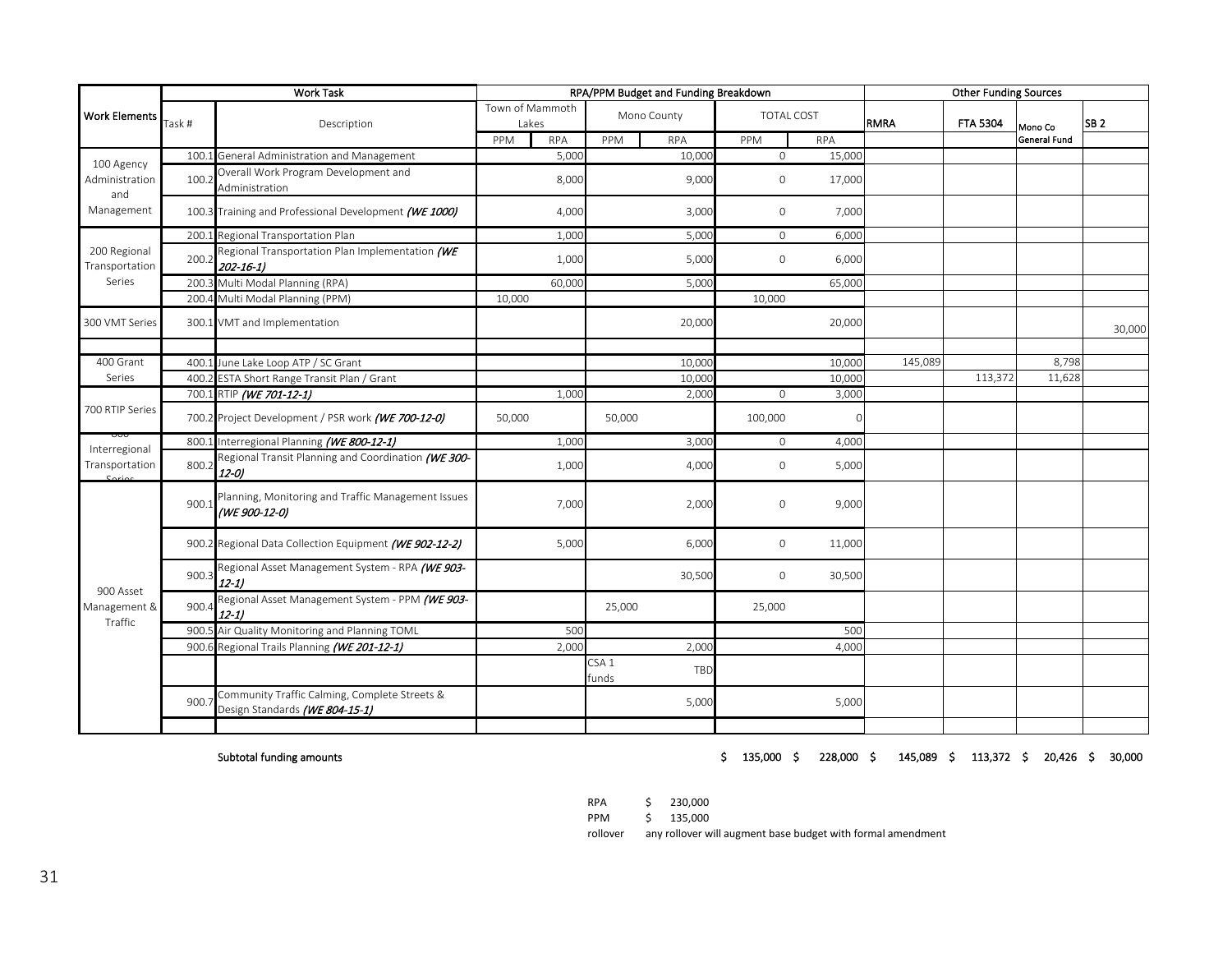## GLOSSARY OF TERMS AND ACRONYMS

*Active Transportation Program (ATP):* Created in 2013 by the passage of SB 99 and AB 101, the Active Transportation Program consolidates existing federal and state transportation programs into a single program with a focus to make California a national leader in active transportation. The purpose of the Active Transportation Program is to encourage increased use of active modes of transportation by achieving the following goals:

- ♦ Increase the proportion of trips accomplished by biking andwalking,
- ♦ Increase safety and mobility for non-motorized users,
- ♦ Advance the active transportation efforts of regional agencies to achieve Greenhouse Gas (GHG) reduction goals, pursuant to SB 375 (of 2008) and SB 341 (of 2009),
- ♦ Enhance public health and ensure that disadvantaged communities fully share in the benefits of the program, and
- ♦ Provide a broad spectrum of projects to benefit many types of active transportationusers.

*Airport Land Use Commission (ALUC):* The fundamental purpose of ALUCs is to promote land use compatibility around airports. As expressed in state statutes, this purpose is "… to protect public health, safety, and welfare by ensuring the orderly expansion of airports and the adoption of land use measures that minimize the public's exposure to excessive noise and safety hazards within areas around public airports to the extent that these areas are not already devoted to incompatible uses." The statutes give ALUCs two principal powers by which to accomplish this objective:

- 1. ALUCs must prepare and adopt an airport land use plan; and
- 2. ALUCs must review the plans, regulations, and other actions of local agencies and airport operators for consistency with that plan.

*California Environmental Quality Act (CEQA):* A statute that requiresstate and local agencies to identify the significant environmental impacts of their actions and to avoid or mitigate those impacts, iffeasible.

*Community Service Areas (CSA):* A body that provides services to specific areas of the County. Typical services include may include services not provided by Special Districts or services not provided on a Countywide basis. Examples include, TV service, parks and recreational services, fire/police, mosquito abatement, and/or other community needs. CSA spending is dependent on Board of Supervisor approval.

*Eastern California Transportation Planning Partnership (ECTPP):* This group is made of Inyo County Local Transportation Commission (ICLTC), Kern Council of Governments (Kern COG), MCLTC, San Bernardino County Transportation Agency (SBCTA), and Caltrans District 9. Other Caltrans Districts also participate (District 6 in Fresno and District 8 San Bernardino ) depending on project location or District involvement.

*Eastern Sierra Transit Authority (ESTA):* The Eastern Sierra Transit Authority (ESTA) was established in November of 2006 as a Joint Powers Authority between the Counties of Inyo, Mono, the City of Bishop, and the Town of Mammoth Lakes. ESTA is the public transit agency created to provide for public transportation in and for the four member jurisdictions and throughout the entire Eastern Sierra region.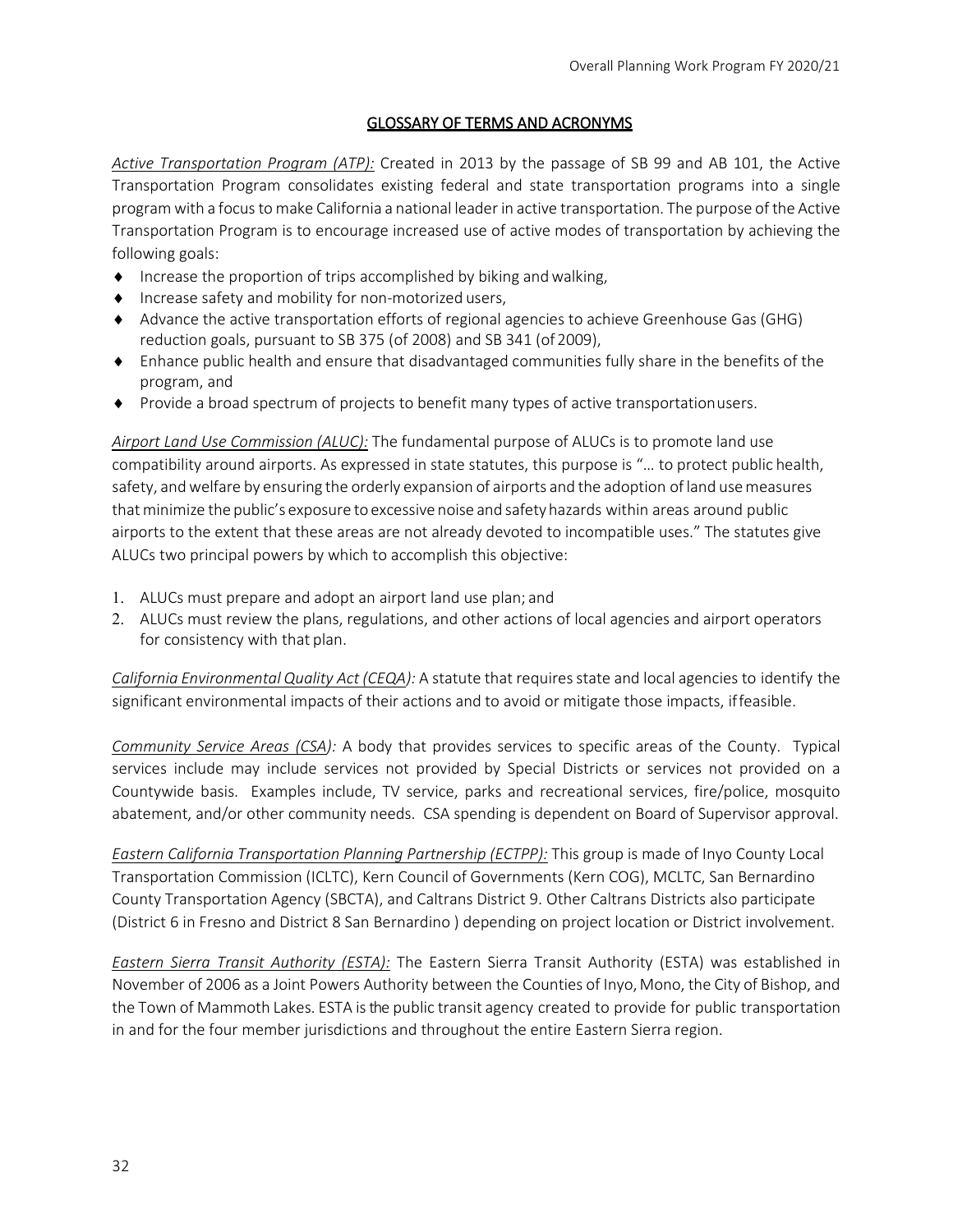*Federal Highway Administration (FHWA):* An agency within the U.S. Department of Transportation that supports state and local governments in the design, construction, and maintenance of the Nation's highway system (Federal Aid Highway Program) and various federally and tribal owned lands (Federal Lands).

*[Fixing America's Surface Transportation \(FAST\) Act:](https://www.fhwa.dot.gov/fastact/legislation.cfm)* A federal law enacted in 2015 to provide long-term funding for surface transportation infrastructure planning and investment. The FAST Act authorizes \$305 billion over fiscal years 2016 through 2020 for highway, highway and motor vehicle safety, public transportation, motor carrier safety, hazardous materials safety, rail, and research, technology, and statistics programs.

*Interregional Transportation Improvement Program (ITIP):* The ITIP is a five-year program of projects funded through the State Transportation Improvement Program (STIP) that obtains funding primarily through the per-gallon State tax on gasoline. The ITIP is prepared by the California Department of Transportation (Caltrans) and is submitted to the California Transportation Commission (CTC) for approval.

*Local Transportation Fund (LTF):* The LTF is derived from a 1/4-cent generalsalestax collected statewide. The State Board of Equalization, based on the sales tax collected in each county, returns the sales tax revenues to each county's LTF. The LTF was created in 1971 when legislation was passed to provide funding to counties for transit and non-transit related purposes.

*Memorandum of Understanding (MOU):* An agreement between two (or more) parties. It expresses a convergence of will between the parties, indicating an intended common line of action. Many government agencies use MOUs to define a relationship between agencies.

*Metropolitan Planning Organization (MPO):* MPOs are the regional planning entities in urbanized areas, usually an area with a population of 50,000 or more. There are 18 MPOs in California, accounting for approximately 98% of the state's population.

*Mono County Local Transportation Commission (MCLTC):* MCLTC is the recognized RTPA for the Town of Mammoth Lakes and County.

*Overall Work Program (OWP):* MCLTC annually adopts a budget through the preparation of an Overall Work Program. This work program describes the planning projects and activities or work elements that are to be funded, and the type of funds that will pay for theexpenditures.

*Planning, Programming, and Monitoring (PPM):* PPM is funding allocated by the [California](http://www.catc.ca.gov/) [Transportation](http://www.catc.ca.gov/) [Commission \(CTC\)](http://www.catc.ca.gov/) through th[e State Transportation Improvement Program](http://www.catc.ca.gov/programs/stip.htm) [\(STIP\). D](http://www.catc.ca.gov/programs/stip.htm)esignated uses of PPM include:

- $\bullet$  Regional transportation planning includes development and preparation of the regional transportation plan;
- $\bullet$  Project planning includes the development of project study reports or major investment studies conducted by regional agencies or by local agencies, in cooperation with regionalagencies;
- ♦ Program development includes the preparation of regional transportation improvement;
- ♦ Monitoring the implementation of STIP projects includes project delivery, timely use of funds, and compliance with state law and CTC guidelines.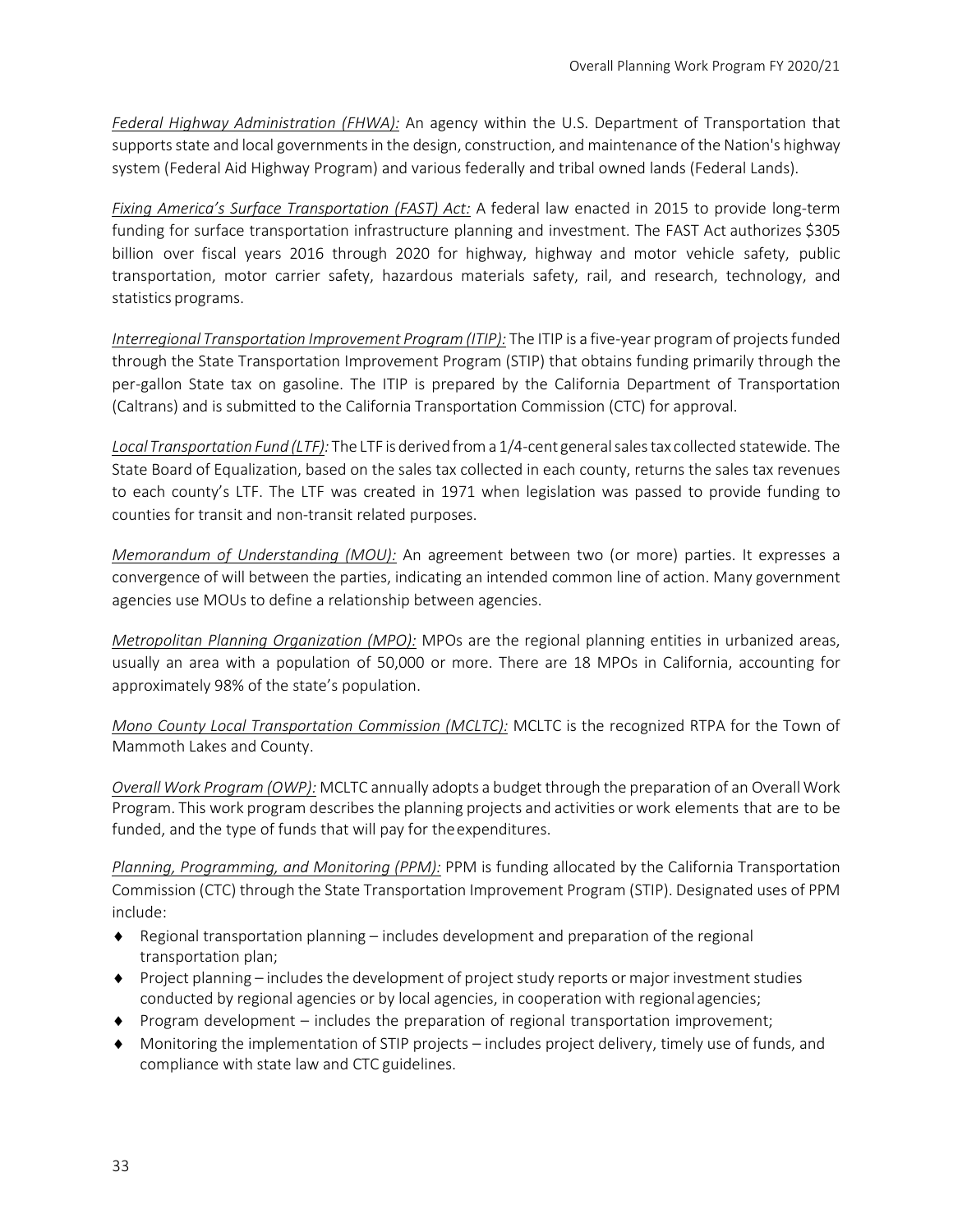*Project Initiation Document (PID):* a report that documents the purpose, need, scope, cost, and schedule for a transportation project. The PID identifies and describes the viable alternatives to a transportation problem.

*Project Study Report (PSR):* A report of preliminary engineering efforts, including a detailed alternatives analysis, cost, schedule, and scope information for a transportation project. A PSR also includes estimated schedule and costs for environmental mitigation and permit compliance.

*Regional Transportation Improvement Program (RTIP):* MCLTC submits regional transportation projects to the California Transportation Commission (CTC) for funding in a list called the RTIP. The RTIP is a five-year program that is updated every two years. Projects in the RTIP are funded from the Regional Improvement Program (RIP).

*Regional Transportation Plan (RTP):* The Regional Transportation Plan has been developed to document transportation policy, actions, and funding recommendationsthatwill meet the short- and long-termaccess andmobility needs ofMono County residents overthe next 20 years. This document is designed to guide the systematic development of a comprehensive multi-modal transportation system for Mono County.

*Regional Transportation Planning Agency (RTPA):* County or multi-county entities charged by state law in meeting certain transportation planning requirements. As the RTPA for Mono County, MCLTC coordinates transportation planning for the Town of Mammoth Lakes and County.

*Rural Counties Task Force (RCTF):* There are 26 rural county Regional Transportation Planning Agencies (RTPAs) or Local Transportation Commissions represented on the Rural Counties Task Force (RCTF). The RCTF is an informal organization with no budget or staffthat generally meets every other month. A member of the CTC usually acts as liaison to the RCTF, and CTC and Caltrans staff typically attend these meetings to explain and discuss changing statewide transportation issues that may be of concern to the rural counties.

*Rural Planning Assistance (RPA):* Annually the 26 rural RTPAs receive state transportation planning funding, known as RPA, on a reimbursement basis, after costs are incurred and paid for using local funds.

*Social Services Transportation Advisory Council (SSTAC):* Consists of representatives of potential transit users including the general public, seniors and/or disabled; social service providers for seniors, disabled, and persons of limited means. The SSTAC meets at least once annually and has the following responsibilities:

- ♦ To maintain and improve transportation services to County residents, particularly the elderly and transit dependent
- ♦ Review and recommend action to the MCLTC relative to the identification of unmet transit needs and advise the Commission on transit issues, including coordination and consolidation of specialized transportation services.
- ♦ Provide a forum for members to share information and concerns about existing elderly and handicapped transportation resources.

*State Transit Assistance (STA):* These funds are provided by the State for the development and support of public transportation needs. They are allocated by the State Controller's Office to each county based on population and transit performance.